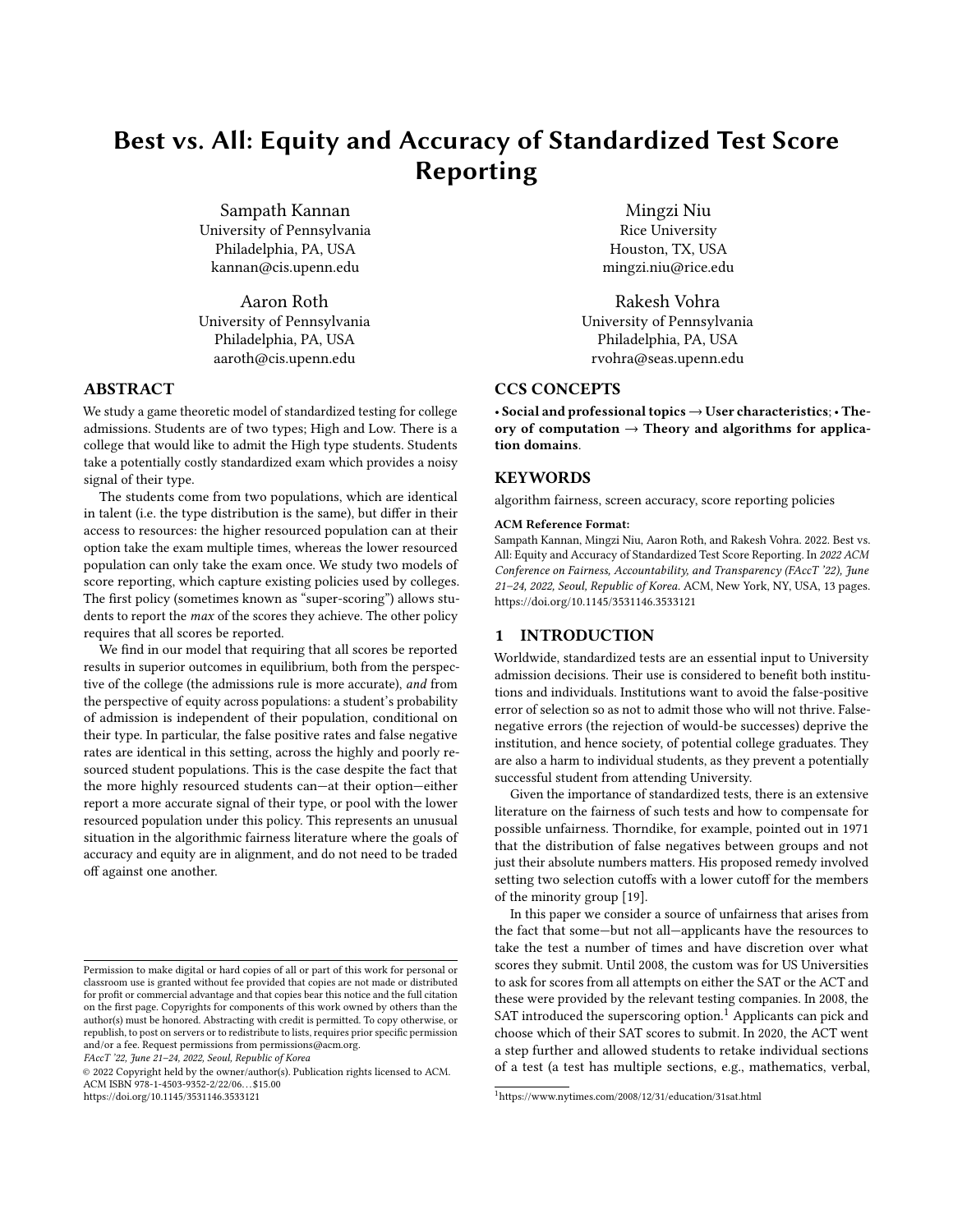writing, etc.). Furthermore, it will include the superscore—i.e., the component-wise max—in all ACT score reports.[2](#page-1-0)

In turn, many Universities have switched from a policy of re-quiring all scores to be reported.<sup>[3](#page-1-1)</sup> At present Universities employ one of the following policies:

- (1) Require all scores: applicants must submit all test scores.
- (2) Score choice: the applicant is free to choose which scores to submit. Some universities encourage students to submit all scores but commit to using only the highest reported scores, which is equivalent.

Georgetown University is one of the shrinking number of Universities that requires all scores. In 2019, their Dean of admissions  $said<sup>4</sup>$  $said<sup>4</sup>$  $said<sup>4</sup>$ :

"If you take the SAT five times and score 600-650 on verbal on four of them but 750 on one, that is useful information compared with allowing the student to cherry-pick their best score."

Superscoring raises a fairness concern in that not all groups retest at the same rates. The ACT, for example, reports that the retest rates for Hispanic students is 34%, compared to 49% for both White and Asian students. Students whose parents did not attend college had a retest rate of 36% compared to 62% for students whose highest parental education level exceeded a bachelor's degree.<sup>[5](#page-1-3)</sup> This is in spite of subsidies offered to low income students by the testing companies.<sup>[6](#page-1-4)</sup>

In this paper, we ask what happens if applicants differ in their ability to access signals like standardized tests. In particular how are false negative and false positive rates affected in different populations, and how can policy improve these effects?

## 1.1 Our Model and Results

To answer this question we propose a simple model in which students are of two types, High  $(H)$  or Low  $(L)$ . The college receives a payoff of 1 for admitting a type  $H$  student and  $-1$  for admitting a type L. Changing these payoffs only affects the magnitudes of various cutoffs but not the qualitative conclusions. The probability that a student is of type H is  $p < 0.5$ , capturing the idea that high types are scarce (if  $p > 0.5$ , the College would accept all students even if there was no testing). Students know their type, but cannot credibly convey it except through a test. The test generates a score  $s \in \{A, B\}$ , where A stands for above the bar and B for below the bar. The probability that an  $H$  type student generates the score  $A$ is  $\alpha > 0.5$ . Similarly, an L type student generates a score of B with probability  $\alpha$ .

Students belong to one of two categories. Category 1 students are only able to take the test once. The proportion of category 1 students is  $\phi$ . Category 2 students, however, can (in our baseline

model) take the test up to twice.<sup>[7](#page-1-5)</sup> In Section [5](#page-6-0) we extend our results to the case in which category 2 students can take the test up to  $k$ times, for an arbitrary  $k > 1$ . This reflects the idea that students differ in their ability to access multiple signals. We might imagine, for example, that "Category 2" students come from a wealthier demographic. We emphasize that students in Category 2 can make their testing decisions *adaptively* after observing the outcomes of their previous tests. So, for example, a student could decide to take the test a second time if their first score was a B, but to decline to retest if their first score was an A. In our extended model in Section [5,](#page-6-0) students can make adaptive decisions about whether to take another test as a function of the entire transcript of their test taking thus far.

In our model, neither  $p$  nor  $\alpha$  depend on what category a student belongs to. Hence, Category 1 and Category 2 students are ex-ante identical and the test itself is  $fair<sup>8</sup>$  $fair<sup>8</sup>$  $fair<sup>8</sup>$ -the only distinction between populations is the resources that they have available to be able to take the test twice (or not).

Scores on the test are submitted to a college, which decides whether to accept or reject a student based on the scores submitted. We consider two score reporting policies. The first requires that students report a single score. Hence, Category 2 students can take the test multiple times and report their best score. We call this policy "Report Max" and it is akin to super scoring. The second policy requires students to report all scores. We call this "Report All". The College can observe the reported test scores, but cannot observe the category that the student comes from. Thus, under "Report Max", the College has no information at all about whether particular students come from Category 1 or Category 2. Under "Report All", if the College is sent a single test score, this does not determine the category that a student belongs to  $-$  but if it receives multiple test scores, it knows the student must be from Category 2.

The two policies affect the incentives of Category 2 students only. Under "Report Max", it is intuitive that Category 2 students will take the test as many times as possible and report their best score. Under "Report All", the trade-offs are more complicated. Category 2 type H students, for example, who initially score an A might choose to take the test a second time to separate themselves from Category 2 type L students. Category 2 type L students who score an A on their first attempt face a choice. Stop and mimic Category 1 type H students or take the test a second time to mimic Category 2 type H students (risking that their 2nd score might be a B). These actions will affect the beliefs that the College forms given the reported scores, and therefore its admissions policy.

In certain parameter regimes, both policies admit trivial equilibria of the form everyone is rejected (when  $p$  is sufficiently small) or everyone is accepted (when  $p$  is sufficiently large). So, we restrict attention to non-trivial pure strategy equilibria only. These occur for values of  $p \in [\hat{p}, 0.5)$  for some cut-off  $\hat{p}$ .

For  $p \in [\hat{p}, 0.5)$  there is a unique non-trivial pure strategy equilibrium under "Report Max". Category 2 students take the test twice

<span id="page-1-1"></span><span id="page-1-0"></span><sup>2</sup><https://www.act.org/content/act/en/new-act-options/superscoring.html> 3 In part this is driven by competitive pressure. See [https://youtu.be/yFm5fAt0zIo]( https://youtu.be/yFm5fAt0zIo) for discussion between Louisiana State University's VP for enrollment management and

<span id="page-1-2"></span>the University's Board of Supervisors held on December 05, 2019. <sup>4</sup>[https://www.insidehighered.com/admissions/views/2019/12/02/should-colleges](https://www.insidehighered.com/admissions/views/2019/12/02/should-colleges-require-students-submit-every-sat-and-act-they-take)[require-students-submit-every-sat-and-act-they-take](https://www.insidehighered.com/admissions/views/2019/12/02/should-colleges-require-students-submit-every-sat-and-act-they-take)

<span id="page-1-3"></span><sup>5</sup>[https://www.act.org/content/dam/act/unsecured/documents/R1774-superscoring](https://www.act.org/content/dam/act/unsecured/documents/R1774-superscoring-subgroup-2019-07.pdf?_ga=2.200218796.349081470.1575775334-387505566.1575775334)[subgroup-2019-07.pdf?\\_ga=2.200218796.349081470.1575775334-387505566.](https://www.act.org/content/dam/act/unsecured/documents/R1774-superscoring-subgroup-2019-07.pdf?_ga=2.200218796.349081470.1575775334-387505566.1575775334) [1575775334](https://www.act.org/content/dam/act/unsecured/documents/R1774-superscoring-subgroup-2019-07.pdf?_ga=2.200218796.349081470.1575775334-387505566.1575775334)

<span id="page-1-4"></span> $^6$ For a more detailed analysis see [https://www.act.org/content/dam/act/unsecured/](https://www.act.org/content/dam/act/unsecured/documents/5195-Multiple-Testers.pdf) [documents/5195-Multiple-Testers.pdf.](https://www.act.org/content/dam/act/unsecured/documents/5195-Multiple-Testers.pdf)

<span id="page-1-5"></span> $^7\mathrm{This}$  is the recommendation of a number of College coaching services, determined by entering the following query into a search engine: "How many times should I take the SAT?"

<span id="page-1-6"></span><sup>&</sup>lt;sup>8</sup>We want to emphasize that while several sources of potential unfairness of standardized tests have been identified in the literature, we focus exclusively on unfairness arising from the choice of reporting policy.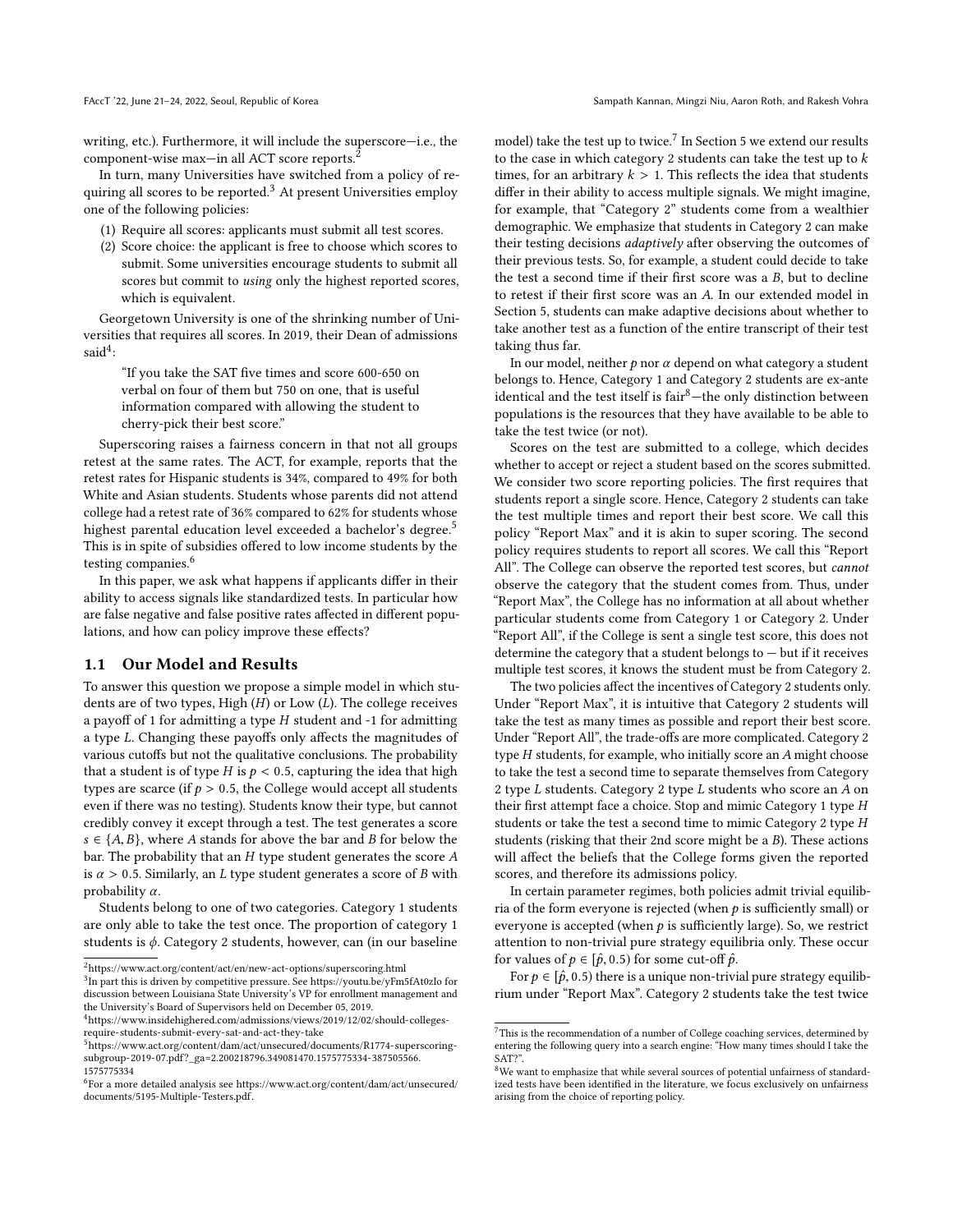if their first score is B, and report their best score. The College accepts any student who reports an A score and rejects all others. The effect is that Category 2 students have a different (better) signal distribution at their disposal, and hence the admissions statistics are biased in favor of Category 2 students, with lower false negative rates, and higher false positive rates. In other words, both low and high type students from Category 2 are more likely to be offered admissions compared to their Category 1 counterparts.

Under "Report All", students must report all test scores, and the equilibrium outcomes are not obvious. Category 2 students appear to continue to have an advantage; they no longer have access to a signal distribution that is clearly "better" — but they have access to a more informative signal distribution, which results from taking the test multiple times and reporting all outcomes. One might expect high types to take advantage of this. Besides, they also now have the strategic option of attempting to pool with Category 1 students; one might expect low types to take advantage of this. What we show, however, is that for  $p \in [\hat{p}, 0.5)$  there is a unique equilibrium outcome where Category 2 students have no advantage because the College accepts any student whose first (or only) score is A, and rejects those whose first (or only) score is B. The Category 2 students might take the test either once or twice — but only the first score matters. This makes the equilibrium outcome entirely symmetric for both Category 1 and Category 2 students (since only a single score is relevant for admissions, for both types). Hence, "Report All" is superior in our model to "Report Max" from the perspective of equity: the false positive and false negative rates are equal across both categories of students. In other words, a student's probability of admissions, conditional on her type, is independent of her category. The positive predictive value of "Report All" exceeds that of "Report Max", meaning that the admitted class will have a higher proportion of High types. And the expected payoff to the College is also higher under "Report All" than 'Report Max" and hence "Report All" is better not just from the perspective of student equity, but from the College's perspective as well. These results generalize to  $k \geq 2$  tests as well, representing an unusual but fortunate setting in which the goals of equity and accuracy are aligned. We remark that an alternative solution would be to require that all students take the exam only once—but this would be (at best) challenging to implement, because standardized tests are administered by independent entities with their own interests, and different colleges have different admissions policies. What we show is that the traditional "Report All" policy has an equilibrium that has exactly the same effect as enforcing that students test only once. This equilibrium is unique when  $k = 2$ , and even when  $k > 2$ , all equilibria are strictly preferable under "Report All", both from the perspective of the College, and from the perspective of equity (difference between false negative rates across populations) compared to the "Report Max" equilibrium.

An interesting feature of the equilibrium outcome in "Report All" is that while the College asks for all tests it conditions its admissions decisions on the first test result only. This is a best response for the College given the behavior of students and not a matter of commitment. Thus, Category 1 and 2 students are treated fairly. In conditioning on the first test score only it appears that the College is throwing away information that it could have used to improve its ability to distinguish between types. It is just that in equilibrium the second test score is not informative.

There is a half century debate about the best method for treating multiple scores from the ACT, SAT, and LSAT, see [\[1\]](#page-8-0) for a survey. The focus has been on the strength of the relationship between various aggregates of (average, maximum) test scores and future GPA. That focus has, as far as we are aware, continued to the present day. None considers the possibility of simply ignoring some scores as our equilibrium analysis suggests.

#### 1.2 Related Work

Concerns for fairness in standardized testing arose the instant they were introduced. In the US this dates to 1845, when Horace Mann deployed standardized written exams as a replacement for the existing oral examination used for public school admission in Boston. Reese [\[18\]](#page-9-1) writes:

> "What transpired then still sounds eerily familiar: cheating scandals, poor performance by minority groups, the narrowing of curriculum, the public shaming of teachers, the appeal of more sophisticated measures of assessment, the superior scores in other nations, all amounting to a constant drumbeat about school failure."

For a recent survey of the fairness issue that standardized testing raises see Grodsky et al [\[7\]](#page-8-1), and see Hutchinson and Mitchell [\[11\]](#page-9-2) for a retrospective of the long history of thought on fairness in standardized testing, contextualized within the current literature on fairness in machine learning. More recently, the widespread application of statistical techniques to high stakes decision making has led to a resurgence of interest in fairness in classification and prediction. False positive and false negative rates have once again been focal measures of unfairness across populations — see e.g. [\[3,](#page-8-2) [8,](#page-9-3) [15\]](#page-9-4). This literature is broad—here we provide a brief overview of the most relevant subset of this literature, which uses equilibrium analysis to make predictions about policy choices. Hu and Chen [\[9\]](#page-9-5) consider a two stage model of a labor market, and study interventions at the first ("internship") stage that can lead to more equitable outcomes in equilibrium (See also Coate and Loury [\[4\]](#page-8-3) and Foster and Vohra [\[5\]](#page-8-4) for related models of self-confirming equilibria in labor markets from the economics literature). Liu et al [\[16\]](#page-9-6) consider a model of the labor market with higher dimensional signals, and study equilibrium effects of "subsidy" interventions which can lessen the cost of exerting effort. Kannan, Roth, and Ziani [\[14\]](#page-9-7) study a two-stage pipeline in which colleges admit students from one of two populations based on a noisy signal about their type, and then commit to a grading policy which is used by a rational downstream employer to make hiring decisions. They study how policy decisions at the level of the college affect various measures of equity at the level of the employer's hiring decisions. Three papers [\[2,](#page-8-5) [10,](#page-9-8) [17\]](#page-9-9) study "strategic classification" problems in which individuals rationally manipulate their features in response to a deployed classifier in an attempt to optimize for their own outcome, and study the equilibrium effects of different populations having different costs for manipulation. Immorlica, Ligett, and Ziani [\[12\]](#page-9-10) consider the related problem of population level signalling, in which a third party (i.e. a highschool) is able to commit to a signalling scheme for an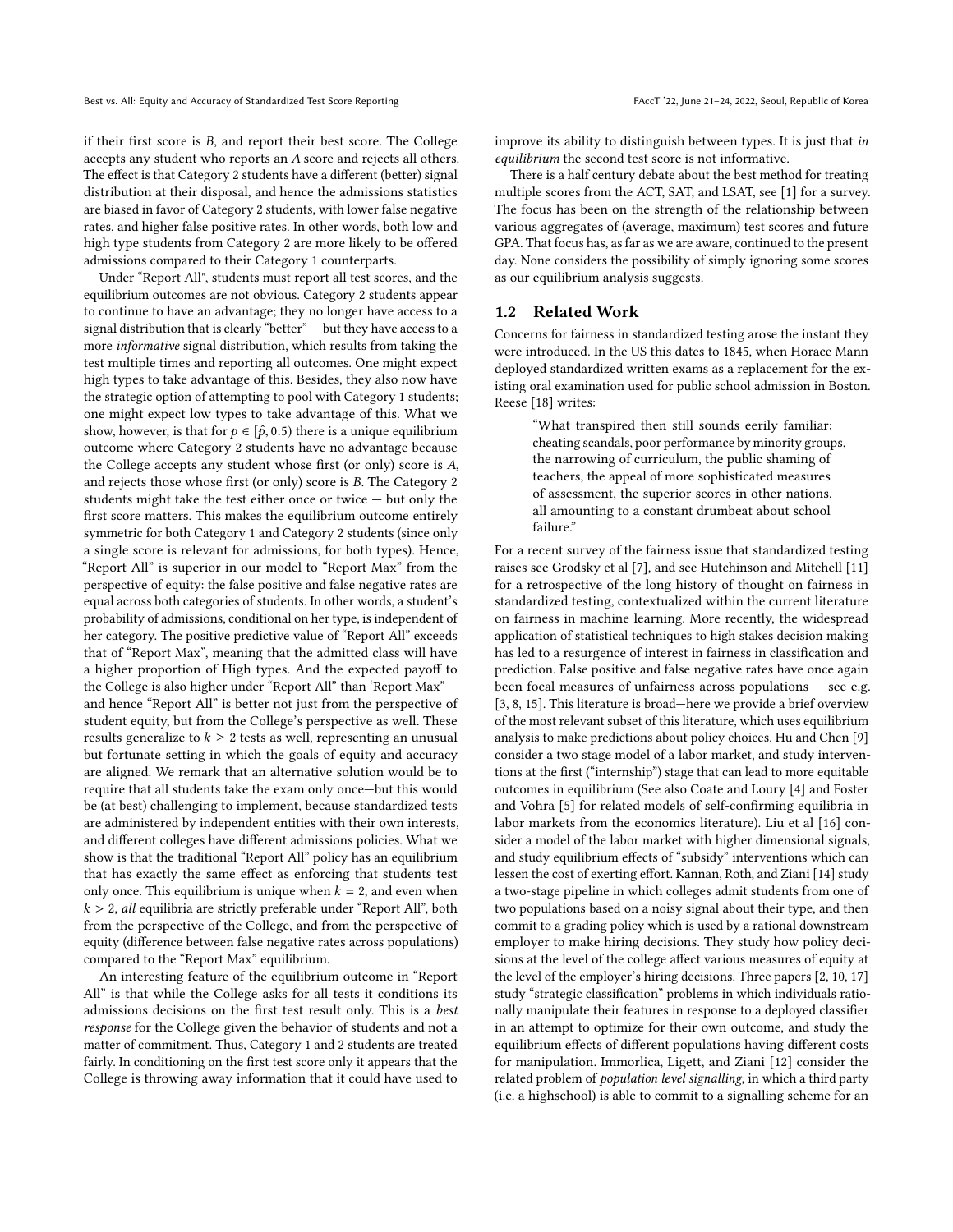entire population (i.e. a grading policy), in a Bayesian Persuasion like model. They show that if one population of students is associated with a high school that is able to optimally signal, but another population of students is associated with a high school that naively signals, then against a Bayesian college, inequities arise in favor of the population associated with the optimal signalling technology — and that counter-intuitively, the introduction of an unbiased standardized test (administered uniformly across all populations, unlike in our model) can sometimes exacerbate this issue. Jung et al. [\[13\]](#page-9-11) study an equilibrium model of criminal justice, in which individuals from populations that differ in their access to legal employment opportunities make rational decisions about whether or not to commit crime, as a function of the criminal justice policy and conclude that the crime-minimizing policy should commit to ignoring demographic information so as to equalize false positive and negative rates across populations. Garg et al. [\[6\]](#page-8-6) consider a similar model of college admissions in the presence of standardized testing, where a fraction of a disadvantaged population has no access to standardized testing at all, and hence cannot apply to schools that require it: they consider the effect on class quality and diversity of eliminating standardized testing requirements.

#### <span id="page-3-0"></span>2 REPORTING THE MAX SCORE

It is clear that if  $p$  is small enough, the College will be better off rejecting all students. This is an uninteresting outcome, and we will exclude it by assuming the  $p$  is sufficiently large. Below, we identify a threshold  $\hat{p}$  such that for  $p < \hat{p}$  the *only* equilibrium under "Report" Max" is to reject all students and we restrict attention to values of *p* above that threshold, i.e.  $p \in [\hat{p}, 0.5)$ .

We focus on a "separating equilibrium" in which the College accepts a student if the score is A and rejects otherwise. This is the case when the test is effective in selecting students. For a narrow range of values in  $\left[\hat{p}, 0.5\right)$  there is also an equilibrium where all students are rejected. This is discussed in Appendix [A.1](#page-9-12).

For convenience of exposition, in the following we write  $\bar{x} \equiv 1-x$ for any variable  $x \in [0, 1]$ .

Under the separating equilibrium, assuming it exists, only the best score needs to be reported. Therefore a Category 2 student will take the test twice if needed to get a score of A. Hence, a Category 2 type L student, denoted by  $(2, L)$ , will report B with probability a report A with probability  $1 - (1 - \alpha)^2$ . Table [1](#page-4-0) summarizes the <sup>2</sup>. Similarly, a Category 2 type H student, denoted by  $(2, H)$ , will<br>enort A with probability  $1 - (1 - \alpha)^2$ . Table 1 summarizes the outcomes

In the following theorem, we characterize exactly when this separating equilibrium exists under the "Report Max" policy:

THEOREM 1. Let  $\hat{p} = \frac{1+\alpha(1-\phi)}{\frac{1}{1-\alpha}+2\alpha(1-\phi)} \in (1-\alpha, \frac{1}{2})$ . When  $p \in [\hat{p}, 0.5]$ , "Report Max" has a separating equilibrium in which the College accepts a student if the score is A and rejects otherwise. Category 2 students take the test twice if they receive a score of B on the first attempt.

Remark: Unsurprisingly, the more accurate the test, the larger the range of  $p$ 's for which there is a separating equilibrium. As the accuracy of the test approaches 1, one can have a separating equilibrium even if a vanishing fraction of students are of type H.

PROOF. From Table [1,](#page-4-0) we see that the probability that a student is of type  $H$  given they report  $A$  is

$$
\frac{\alpha\phi p + (1 - \bar{\alpha}^2)\bar{\phi}p}{\alpha\phi p + \bar{\alpha}\phi\bar{p} + (1 - \bar{\alpha}^2)\bar{\phi}p + (1 - \alpha^2)\bar{\phi}p}
$$

If this exceeds 0.5, anyone who reports  $A$  is admitted. This happens if

$$
\left[\alpha\phi + (1 - \bar{\alpha}^2)\bar{\phi}\right]p \ge \left[\bar{\alpha}\phi + (1 - \alpha^2)\bar{\phi}\right](1 - p)
$$

$$
\Rightarrow p \ge \hat{p}.
$$

From Table [1](#page-4-0) we see that the probability of high type given a score of B is

$$
\frac{\bar{\alpha}\phi p + \bar{\alpha}^2 \bar{\phi} p}{\bar{\alpha}\phi p + \alpha\phi\bar{p} + \bar{\alpha}^2 \bar{\phi} p + \alpha^2 \bar{\phi} \bar{p}}
$$

If this is less than 0.5, then, anyone with a  $B$  score is rejected. This happens if happens if

$$
\left[\bar{\alpha}\phi + \bar{\alpha}^2\bar{\phi}\right]p \le \left[\alpha\phi + \alpha^2\bar{\phi}\right](1-p),
$$

which holds true when  $p \leq 0.5$ .

# 3 REPORTING ALL SCORES

Here we characterize the equilibrium outcome under "Report All".

Let  $u_B$  be 1 if the College accepts a student reporting a single B score and zero otherwise. Similarly define  $u_A, u_{BA}, u_{AB}, u_{BB}, u_{AA}$ to be the indicators of whether the College accepts a student reporting the corresponding sequence of exam scores. We proceed by examining whether various combinations of values for these  $u$ variables can be supported in equilibrium. It might seem that some combinations could be eliminated immediately—but things are not so simple.

Sometimes our intuition will be confirmed. For example, it may be obvious that we should have  $u_B = u_{BB} = 0$ . Why would the College accept a student who only reports  $Bs?$  If  $p$  were large, say close to 1, then it would. But in our case,  $p < 0.5$  and our analysis will confirm that for such values of p, we have  $u_B = u_{BB} = 0$  in equilibrium.

Now a more counter-intuitive case: Should  $u_{AB} = u_{BA}$ ? After all, why should the timing of a  $B$  score matter? If these test scores were exogenously given to us, then by symmetry, they would induce the same posterior belief on a student's type. But our analysis shows that in equilibrium, there is an important distinction because of the incentives induced in equilibrium for students to take a second test — and this in turn affects the inferences the College makes.

We introduce the following variables to track the actions of the category 2 students as a function of their first test score:

- (1)  $f_L(A)$ : the probability that a (2, L) students stops after one test with a score of A.
- (2)  $f_L(B)$ : the probability that a (2, L) student stops after one test with a score of B.
- (3)  $f_H(A)$ : the probability that a  $(2, H)$  students stops after one test with a score of A.
- (4)  $f<sub>H</sub>(B)$ : the probability that a  $(2, H)$  students stops after one test with a score of B.

We remark that we can interpret these probabilities as the fraction of a student population that takes the corresponding action, so we do not have to imagine that individual students randomize.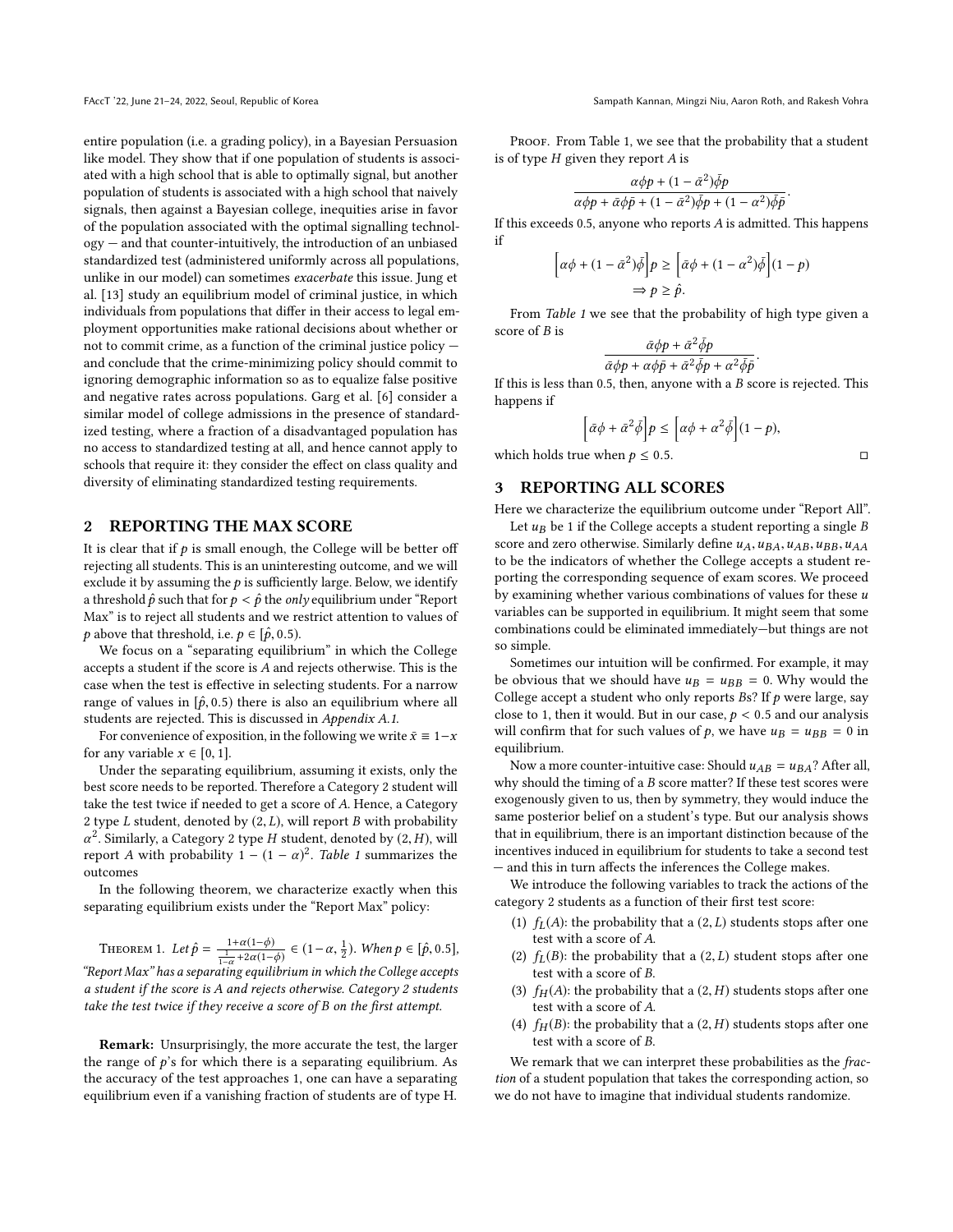| <b>Best Score</b> | (1, H)                                     | (1, L)                      | (2, H)                          | (2, L)                            |
|-------------------|--------------------------------------------|-----------------------------|---------------------------------|-----------------------------------|
| A                 | $\alpha$ <i><math>\phi</math></i> $\alpha$ | $\bar{\alpha}\phi\bar{\nu}$ | $(1-\bar{\alpha}^2)\bar{\phi}p$ | $(1 - \alpha^2)\bar{\phi}\bar{p}$ |
| B                 | $\bar{\alpha}$ $\phi$ p                    | $\alpha \phi \bar{p}$       | $\bar{\alpha}^2 \bar{\phi} p$   | $\alpha^2 \bar{\phi} \bar{\phi}$  |
| Total             | фp                                         | $\phi \bar{\nu}$            | $\phi p$                        | $\phi \bar{\nu}$                  |

<span id="page-4-0"></span>Table 1: Probability Distribution with Best Test Reported [Separating Case]

Fixing student strategies, the probabilities of each testing outcome are displayed in Table [2](#page-5-0).

The following theorem characterizes equilibrium outcomes under "Report All" within the parameter range of interest.

<span id="page-4-1"></span>THEOREM 2 (FIRST-SCORE EQUILIBRIUM). For  $p \in (1 - \alpha, 0.5)$ , the unique equilibrium outcome for "Report All" is that a student is admitted if their first (or only) score is A and rejected otherwise.

Remark: For intuition, we prove Theorem [2](#page-4-1) here, but we remark that it can also be derived as a corollary of the more general Theorem [5](#page-6-1) for the case in which Category 2 students may take  $k \geq 2$  tests and  $p \in (0, 1)$ . We prove this more general theorem in *Section* [5.2](#page-6-2).

PROOF. Let the College's posterior belief that a student is of type H after observing some (sequence of) reported scores  $s \in \mathbb{R}$  ${B, A, BB, BA, AB, AA}$  be  $p_s \in [0, 1]$ . The College's expected payoff from admitting a student with score s is  $1 \cdot p_s + (-1) \cdot (1-p_s) = 2p_s - 1$ . Hence, the optimal admission policy for college is:

$$
u_s = \begin{cases} 1 & \text{if } p_s > \frac{1}{2}, \\ 0 \text{ or } 1 & \text{if } p_s = \frac{1}{2}, \\ 0 & \text{if } p_s < \frac{1}{2}. \end{cases}
$$

From *Table [2](#page-5-0)*, we can compute:

$$
p_A = \frac{\phi p \alpha + \bar{\phi} p \alpha f_H(A)}{\phi (p \alpha + \bar{p} \bar{\alpha}) + \bar{\phi} [p \alpha f_H(A) + \bar{p} \bar{\alpha} f_L(A)]} \in (0, 1), \tag{1}
$$

$$
p_B = \frac{\phi p \bar{\alpha} + \bar{\phi} p \bar{\alpha} f_H(B)}{\phi (p \bar{\alpha} + \bar{p} \alpha) + \bar{\phi} [p \bar{\alpha} f_H(B) + \bar{p} \alpha f_L(B)]} \in (0, 1),
$$
 (2)

$$
p_{AA} = \frac{p\alpha^2 \bar{f}_H(A)}{p\alpha^2 \bar{f}_H(A) + \bar{p}\bar{\alpha}^2 \bar{f}_L(A)} \quad \text{if } p\alpha^2 \bar{f}_H(A) + \bar{p}\bar{\alpha}^2 \bar{f}_L(A) > 0,
$$
\n(3)

$$
p_{AB} = \frac{p\bar{f}_H(A)}{p\bar{f}_H(A) + \bar{p}\bar{f}_L(A)} \quad \text{if } p\bar{f}_H(A) + \bar{p}\bar{f}_L(A) > 0,
$$
 (4)

$$
p_{BA} = \frac{p\bar{f}_H(B)}{p\bar{f}_H(B) + \bar{p}\bar{f}_L(B)} \quad \text{if } p\bar{f}_H(B) + \bar{p}\bar{f}_L(B) > 0,
$$
 (5)

$$
p_{BB} = \frac{p\bar{\alpha}^2 \bar{f}_H(B)}{p\bar{\alpha}^2 \bar{f}_H(B) + \bar{p}\alpha^2 \bar{f}_L(B)} \quad \text{if } p\bar{\alpha}^2 \bar{f}_H(B) + \bar{p}\alpha^2 \bar{f}_L(B) > 0. \tag{6}
$$

Note that  $p_{sB} < p_{sA}$  if  $f_L(s) < 1$  and  $f_H(s) < 1$  for any  $s \in$  ${A, B}$ . Also,  $p_{AB} \neq p_{BA}$  if any of the following scenarios appear in equilibrium : (i) all students test once when their first score is A; or (ii) all students test once when their first score is  $B$ ; or (iii)  $\bar{f}_H(A)/\bar{f}_L(A) \neq \bar{f}_H(B)/\bar{f}_L(B).$ <br>Next we will prove by con

Next we will prove by contradiction that for all  $p \in (\bar{\alpha}, 0.5)$ , the College admits students submitting a single score A and rejects students submitting B, BA, or BB in equilibrium. Thus, in any equilibrium, the admission outcome depends solely on the first score. Here we split the discussion according to whether the student's first score is A or B.

## Case 1: The First Score is A

Suppose, for contradiction, the College rejects students who submit a single score of A. Then we have the following two cases:

(1) If the College rejects all scores starting in  $A$ , namely  $A$ ,  $AA$ ,  $AB$ , then we need max $\{p_A, p_{AA}, p_{AB}\} \leq 1/2$  to rationalize this admission rule. Hence by the law of total probability, the probability that a student is of type H and receives a score of A on the first attempt is:

$$
\begin{split} p\alpha=&p_A\{\phi(p\alpha+\bar{p}\bar{\alpha})+\bar{\phi}[p\alpha f_H(A)+\bar{p}\bar{\alpha}f_L(A)]\}\\ &+p_{AA}\bar{\phi}[p\alpha^2\bar{f}_H(A)+\bar{p}\bar{\alpha}^2\bar{f}_L(A)]+p_{AB}\bar{\phi}\alpha\bar{\alpha}[p\bar{f}_H(A)+\bar{p}\bar{f}_L(A)]\\ \leq&\frac{1}{2}\{\phi(p\alpha+\bar{p}\bar{\alpha})+\bar{\phi}[p\alpha f_H(A)+\bar{p}\bar{\alpha}f_L(A)]\\ &+\bar{\phi}[p\alpha^2\bar{f}_H(A)+\bar{p}\bar{\alpha}^2\bar{f}_L(A)]+\bar{\phi}\alpha\bar{\alpha}[p\bar{f}_H(A)+\bar{p}\bar{f}_L(A)]\}\\ =&\frac{1}{2}(p\alpha+\bar{p}\bar{\alpha}). \end{split}
$$

This implies  $p\alpha/(p\alpha + \bar{p}\bar{\alpha}) \leq 1/2$ , i.e.,  $p \leq \bar{\alpha}$ , a contradiction.

<span id="page-4-2"></span>(2) If the College admits students reporting either  $AA$  or  $AB$ , then all Category 2 students take the test a second time after obtaining a first score of A (i.e.,  $f_H(A) = f_L(A) = 0$ ). In this case, the only students reporting a single score of A are from Cat-egory [1](#page-4-2), and so by *Equation 1*, we have  $p_A = p\alpha/(\rho\alpha + \bar{p}\bar{\alpha})$ . Since the College rejects students with a single score of A, we obtain  $p_A \leq 1/2$ . This implies  $p \leq \bar{\alpha}$ , a contradiction again.

<span id="page-4-3"></span>Therefore, as long as  $p \in (\bar{\alpha}, 0.5)$ , a single score A yields admission.

#### Case 2: The First Score is B

<span id="page-4-4"></span>Suppose, for a contradiction, the College admits students reporting any of B, BA or BB. Then we have the following three cases:

(1) If the College admits all scores starting in B, namely B, BA, BB, then we need min $\{p_B, p_{BA}, p_{BB}\} \ge 1/2$  to rationalize this admission rule. Hence by the law of total probability, the probability that a student is of type H and receives a score of B on the first attempt is:

<span id="page-4-5"></span>
$$
\begin{aligned} p\bar{\alpha}=&p_B\left\{\phi(p\bar{\alpha}+\bar{p}\alpha)+\bar{\phi}[p\bar{\alpha}f_H(B)+\bar{p}\alpha f_L(B)]\right\}\\ &+p_{BA}\alpha\bar{\alpha}\bar{\phi}[p\bar{f}_H(B)+\bar{p}\bar{f}_L(B)]+p_{BB}\bar{\phi}[p\bar{\alpha}^2\bar{f}_H(B)+\bar{p}\alpha^2\bar{f}_L(B)]\\ \geq&\frac{1}{2}\left\{\phi(p\bar{\alpha}+\bar{p}\alpha)+\bar{\phi}[p\bar{\alpha}f_H(B)+\bar{p}\alpha f_L(B)]\right.\\ &\left.+\alpha\bar{\alpha}\bar{\phi}[p\bar{f}_H(B)+\bar{p}\bar{f}_L(B)]+\bar{\phi}[p\bar{\alpha}^2\bar{f}_H(B)+\bar{p}\alpha^2\bar{f}_L(B)]\right\}\\ =&\frac{1}{2}(p\bar{\alpha}+\bar{p}\alpha). \end{aligned}
$$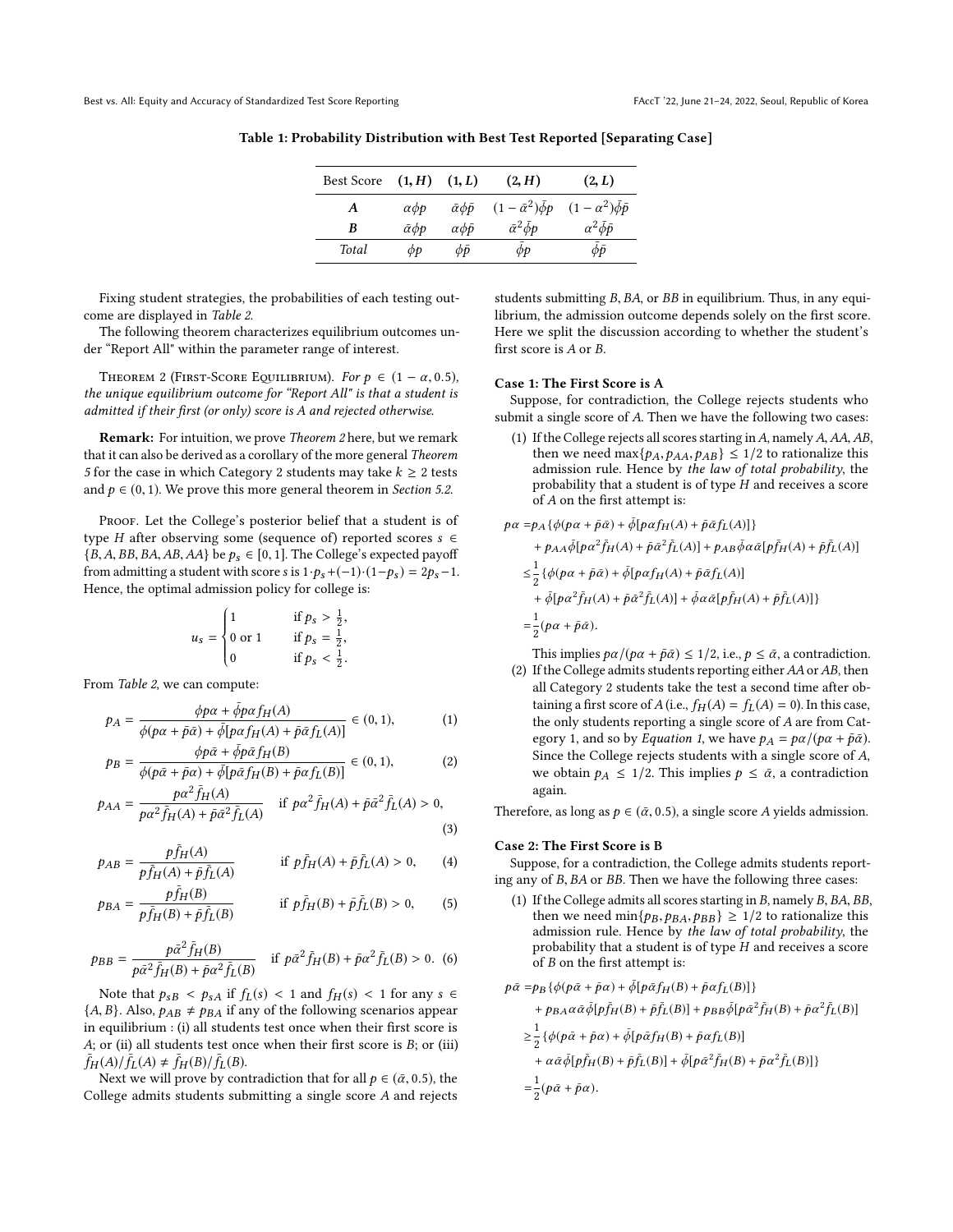<span id="page-5-0"></span>

| Score            | (1, H)                | (1, L)                         | (2, H)                                          | (2, L)                                                   |
|------------------|-----------------------|--------------------------------|-------------------------------------------------|----------------------------------------------------------|
| $\boldsymbol{A}$ | $\alpha\phi p$        | $\bar{\alpha} \phi \bar{\rho}$ | $\alpha \bar{\phi}$ <i>p</i> f <sub>H</sub> (A) | $\bar{\alpha}\bar{\phi}\bar{p}f_L(A)$                    |
| B                | $\bar{\alpha} \phi p$ | $\alpha \phi \bar{p}$          | $\bar{\alpha}\bar{\phi}p f_H(B)$                | $\alpha \bar{\phi} \bar{p} f_L(B)$                       |
| AA               | $\theta$              | $\theta$                       | $\alpha^2 \bar{\phi} p \bar{f}_H(A)$            | $\bar{\alpha}^2 \bar{\phi} \bar{p} \bar{f}_L(A)$         |
| AB               | 0                     | 0                              | $\alpha \bar{\alpha} \bar{\phi} p \bar{f}_H(A)$ | $\alpha \bar{\alpha} \bar{\phi} \bar{\rho} \bar{f}_L(A)$ |
| <b>BA</b>        | 0                     | 0                              | $\alpha \bar{\alpha} \bar{\phi} p \bar{f}_H(B)$ | $\alpha \bar{\alpha} \bar{\phi} \bar{\rho} \bar{f}_L(B)$ |
| ВB               | 0                     | 0                              | $\bar{\alpha}^2 \bar{\phi} p \bar{f}_H(B)$      | $\alpha^2 \bar{\phi} \bar{p} \bar{f}_L(B)$               |
| Total            | φp                    | фō                             | $\phi p$                                        | фō                                                       |
|                  |                       |                                |                                                 |                                                          |

Table 2: Distribution of Testing Outcomes

This implies  $p\bar{\alpha}/(p\bar{\alpha} + \bar{p}\alpha) \geq 1/2$ , i.e.,  $p \geq \alpha > 0.5$ , a contradiction.

- (2) If the College admits students reporting <sup>B</sup> but rejects students reporting either BA or BB, then all Category 2 students take the test once if their first score is B—since they won't run the risk of being rejected due to the second test result. Thus by Equation [2](#page-4-3),  $p_B = p\bar{\alpha}/(p\bar{\alpha} + \bar{p}\alpha) \geq 1/2$ , implying  $p \ge \alpha > 0.5$ , a contradiction again.
- (3) If the College rejects students reporting a score of B but admits students reporting either a score of BA or BB, then all Category 2 students take the test twice if their first score is B. In this case, by Equation [5](#page-4-4) and Equation [6](#page-4-5),  $p_{BB} < p_{BA}$  =  $p < 1/2$ , a contradiction to the assumption that the College admits either BA or BB.

Therefore, as long as  $p \in (\bar{\alpha}, 0.5)$ , a score beginning in B yields rejection. This completes the proof.

In what follows, we refer to the set of equilibria in which the admission outcome is solely a function of the first score as the first-score equilibrium. In the first-score equilibrium, a single score of A yields admission, and a score beginning in B yields rejection. Note that it is possible that AA yields admission while AB yields rejection; however, in this case, all students only take the test once in equilibrium if they receive a score of  $A$  in the first test. Therefore, the admission outcome only depends on the first score in equilibrium. Note also that BA always yields rejection but it is possible that AB yields admission (e.g., when  $p = 2/5$ ,  $\alpha = 9/10$ ,  $\phi = 2/3$ ,  $f_H(A)$  $1/2$ ,  $f_L(A) = 3/4$ ,  $f_H(B) = f_L(B) = 1$ ). Hence, the order of the score sequence matters.

#### <span id="page-5-1"></span>**COMPARISONS**

In this section, we compare the separating equilibrium under "Report Max" with the (unique) first-score equilibrium under "Report All", both from the perspective of student equity, and from the perspective of the College's objective.

We recall that the *false negative* rate corresponds to the proportion of High type students who are rejected, and the false positive rate corresponds to the proportion of Low type students who are accepted. It is straightforward to compare the false positive and false negative rates of the separating equilibrium under "Report Max" with the first-score equilibrium under "Report All'. We summarize the results in the table below.

We observe that the "Report Max" equilibrium favors the advantaged (Category 2) students, in that for each type  $L, H$ , their probability of admissions is strictly higher compared to the disadvantaged (Category 1) students of the same type. This manifests itself as both a higher false positive rate and a lower false negative rate, compared to the "Report All" equilibrium. In contrast, because the College in the "Report All" equilibrium makes decisions only as a function of the first test score, the probability of admissions conditional on type is identical across advantaged and disadvantaged students. This manifests itself as an identical false positive and false negative rate across categories. We can conclude that from the perspective of *equity* across advantaged and disadvantaged students, the "Report All" policy is preferable to the "Report Max" policy. In Appendix [B](#page-9-13) we compare the positive and negative predictive values of the two policies.

Next, we compare the college's utility (i.e. its classification accuracy for the task of distinguishing High and Low type students) in the equilibrium outcomes for both policies. A finding that would be typical of the algorithmic fairness literature would be that the more equitable policy would also be less accurate, and so we would have to manage a tradeoff. However, in this case, in sharp contrast, we find that the College has higher utility under the "Report All" policy, demonstrating that not only is "Report All" better from the perspective of student equity, but it is strictly better from the perspective of classification accuracy as well (and hence better for the party — the college — deploying the policy).

THEOREM 3. For any  $\alpha \in (1/2, 1)$  and  $p < 1/2$ , the College's expected payoff per student under "Report All" exceeds that under "Report Max" in equilibrium.

PROOF. The expected payoff per student under "Report All" is  $\alpha p - \bar{\alpha} \bar{p}$ . The expected payoff per student under "Report Max" is  $\phi(\alpha p - \alpha p) + \phi[(1 - \alpha^2)p - (1 - \alpha^2)\bar{p}]$ . Hence, the difference between<br>
the College's expected payoff under these two schemes is: the College's expected payoff under these two schemes is:

$$
\alpha p - \bar{\alpha}\bar{p} - \{\phi(\alpha p - \bar{\alpha}\bar{p} + \bar{\phi}[(1 - \bar{\alpha}^2)p - (1 - \alpha^2)\bar{p}]\}\
$$
  
=  $\bar{\phi}[\alpha p - \bar{\alpha}\bar{p} - (1 - \bar{\alpha}^2)p + (1 - \alpha^2)\bar{p}]$   
=  $\bar{\phi}\alpha\bar{\alpha}(1 - 2p) > 0$ 

where the last inequality holds when  $\alpha \in (0, 1), p < 1/2$ .  $\Box$ 

Note that for all the quantities we have considered, equality occurs when  $\alpha = 1$  (i.e., when the test is a perfect noiseless signal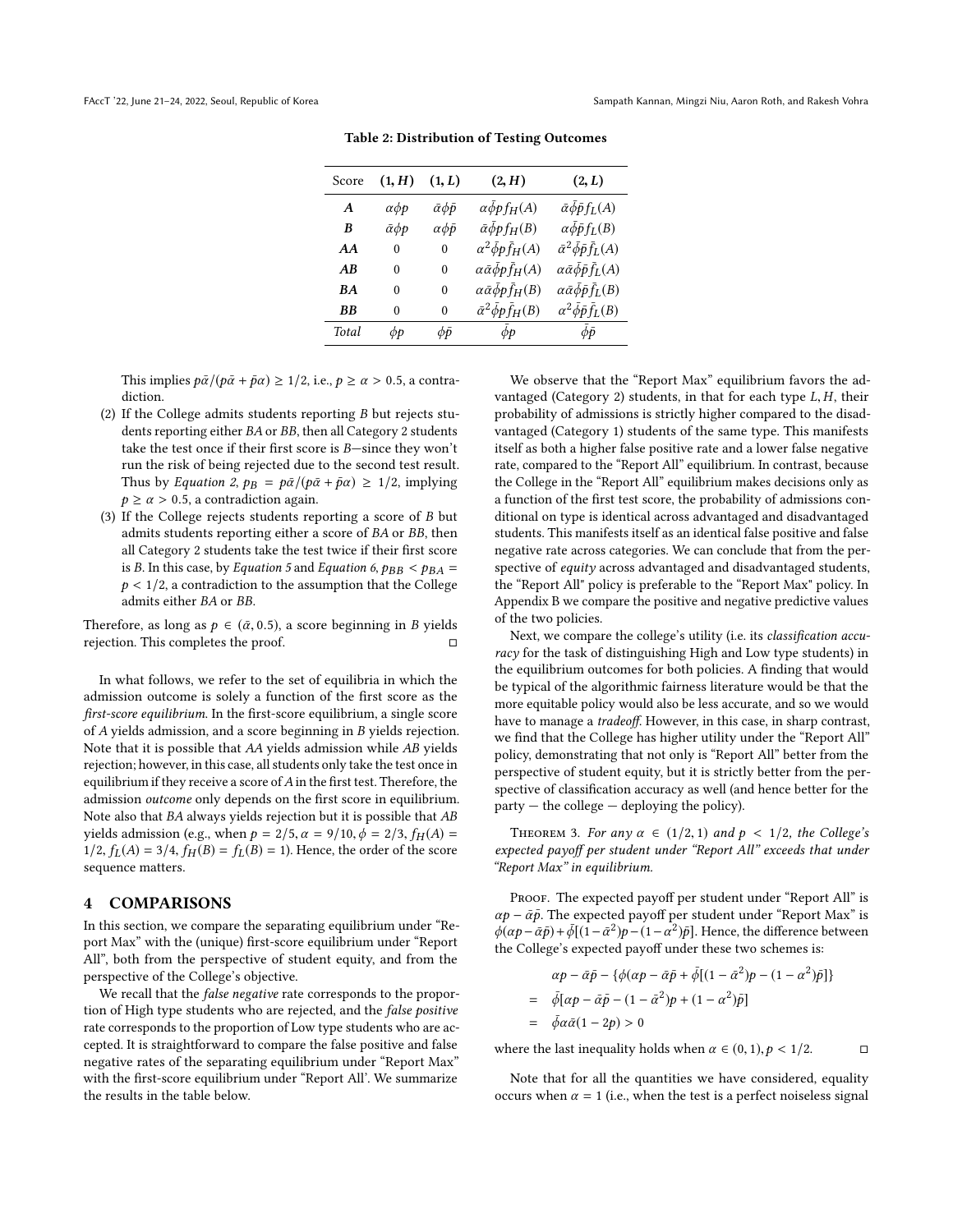Table 3: False Negative (left) and False Positive (right) Rates Across Categories of Students

|                                      | FN $(1, H)$ $(2, H)$ | FP $(1, L)$ $(2, L)$               |  |
|--------------------------------------|----------------------|------------------------------------|--|
| <b>Max</b> $1-\alpha$ $(1-\alpha)^2$ |                      | <b>Max</b> $1-\alpha$ $1-\alpha^2$ |  |
| All $1-\alpha$ $1-\alpha$            |                      | All $1-\alpha$ $1-\alpha$          |  |

of student type). In this case, the College is able to admit exactly the High type students and reject exactly the Low type students under both reporting schemes, and there is no advantage of one over the other either in terms of equity or accuracy. As the accuracy of the test  $\alpha$  decreases, all the disparities we have measured grow monotonically.

# <span id="page-6-0"></span>5 THE GENERAL CASE: MORE TESTS, WIDER PARAMETER RANGES

Thus far we have assumed that the advantaged students (Category 2) are able to take up to two tests, and that High type students are rare — i.e. that  $p < \frac{1}{2}$ . In this section, we generalize our results to a header setting. Now Category 2 students can adaptively choose to broader setting. Now, Category 2 students can adaptively choose to take the test up to k times for an arbitrary  $k \geq 2$ , and we consider the full parameter range  $p \in (0, 1)$ . As one might imagine, the set of possible equilibria under "Report All" expands. Nevertheless, we identify a wide range of parameters for which basing admission on the first reported test score only continues to be an equilibrium outcome. This equilibrium outcome maintains the advantages of the "Report All" equilibrium outcome we studied in the special case of  $k = 2$ . Moreover, we prove that all equilibria of the "Report All" policy dominate the equilibrium of the "Report Max" policy in terms of both equity and accuracy: the College continues to strictly prefer outcomes under the "Report All" policy for all possible equilibria, and similarly, all such equilibria have smaller false positive and false negative gaps between Categories of students, as compared to the "Report Max" equilibrium.

#### 5.1 Report Max

We start by characterizing the equilibrium outcome under "Report Max". As before we focus on a separating equilibrium in which the College accepts a student if the reported score is A and rejects otherwise. Under this separating equilibrium, assuming it exists, only the best score will be reported. Therefore Category 2 students will take the test as often as needed to get an A score. Therefore a (2, L) student will report B with probability  $\alpha^k$ , and a (2, H) student<br>will report A with probability  $1 - (1 - \alpha)^k$ will report A with probability  $1 - (1 - \alpha)^k$ .

<span id="page-6-3"></span>THEOREM 4. Let  $\hat{p}_k = [\phi(1-\alpha) + (1-\phi)(1-\alpha^k)]/\{\phi + (1-\phi)(1-\phi)\}\times k}$  $\phi$ )[2−α<sup>k</sup> − (1−α)<sup>k</sup>]} and  $\hat{p}'_k = [\phi \alpha + (1 - \phi) \alpha^k]/\{\phi + (1 - \phi) [\alpha^k + (1 - \phi) \alpha^k]\}$  $(1 - \alpha)^k$ ]} for any  $k \ge 2$ . "Report Max" has a nontrivial (separating)<br>equilibrium if and only if equilibrium if and only if

$$
p\in[\hat{p}_k,\hat{p}'_k].
$$

Apparently, the nontrivial equilibrium outcome is unique: the College accepts a student if the reported score is A and rejects otherwise. Category 2 students take the exam as many times as they need to get an A score (up to k times).

Note that the parameter range in which a separating equilibrium exists is always nontrivial since  $\hat{p}'_k > \alpha > 1/2 > \hat{p}_k > \bar{\alpha}$  for all  $k > 2$ . Observe also that  $\hat{p}_k$  distribution process in k which contunes  $k \ge 2$ . Observe also that  $\hat{p}_k$  strictly increases in k, which captures<br>the intuition that under "Benort May", increased testing makes a the intuition that under "Report Max", increased testing makes a report of A less indicative of a high type. The proof can be found in the Appendix.

## <span id="page-6-2"></span>5.2 Report All

We now turn to the "Report All" policy. We find that within a wide range of parameters ( $p \in [1 - \alpha, \alpha]$ ) there still *exists* the first-score equilibrium in which the admission outcome is solely based on the first test score, and hence both populations are treated equally. We also characterize the parameter range in which other non-trivial equilibria exist.

<span id="page-6-1"></span>THEOREM 5. Let  $p_k^* = \bar{\alpha}^{k-2}/(\alpha^{k-2} + \bar{\alpha}^{k-2})$  for  $k \geq 2$ . Under "Report All", for any  $\alpha \in (1/2, 1]$ ,

(1) There exists an equilibrium in which the admission outcome depends solely on the first score if and only if

$$
p\in[1-\alpha,\alpha].
$$

(2) There exists an equilibrium in which the admission outcome depends on more than the first score if and only if

$$
p\in[p^*_{k+2},1-\alpha]\cup[p^*_k,\alpha].
$$

(3) For any  $p \in (1 - \alpha, \alpha)$ , a reported (single) score of A yields admission and a reported score sequence that consists entirely of B scores yields rejection in all equilibria.

The proof can be found in the Appendix.

A direct result of *Theorem* [5](#page-6-1) is that when  $p \in (\bar{\alpha}, p_k^*)$ , the admis-<br>n outcome is unique and it depends only on the first score. Note sion outcome is unique and it depends only on the first score. Note that  $p_k^* > \bar{\alpha}$  only when  $k = 2$ . This gives us the following corollary, which is a generalization of *Theorem* 2 which is a generalization of Theorem [2](#page-4-1).

**Corollary 5.1.** If  $k = 2$  and  $p \in (1 - \alpha, p_2^*) = (1 - \alpha, 1/2)$ , the joint squilibrium under "Peppert All" is the first score equilibrium 11 unique equilibrium under "Report All" is the first-score equilibrium. If  $k \geq 3$ , a first-score equilibrium always coexists with an equilibrium in which the admission outcome can be affected by more than the first score.

By Theorem [4](#page-6-3) and Theorem [5](#page-6-1), the thick segments in Figure [1](#page-7-0) illustrate the range of  $p$  in which nontrivial equilibrium outcomes exist under the two score reporting policies.

#### 5.3 Comparisons

Once again, it is straightforward to compare the false positive and false negative rates of the separating equilibria under "Report Max" with the first-score equilibirum under "Report All", whenever it exists. The relevant parameter range is  $p \in [\hat{p}_k, \hat{p}'_k] \cap [\bar{\alpha}, \alpha] =$  $[\hat{p}_k, \alpha]$  which is nontrivial for all  $k \geq 2$  since  $\hat{p}_k < 1/2 < \alpha$ . We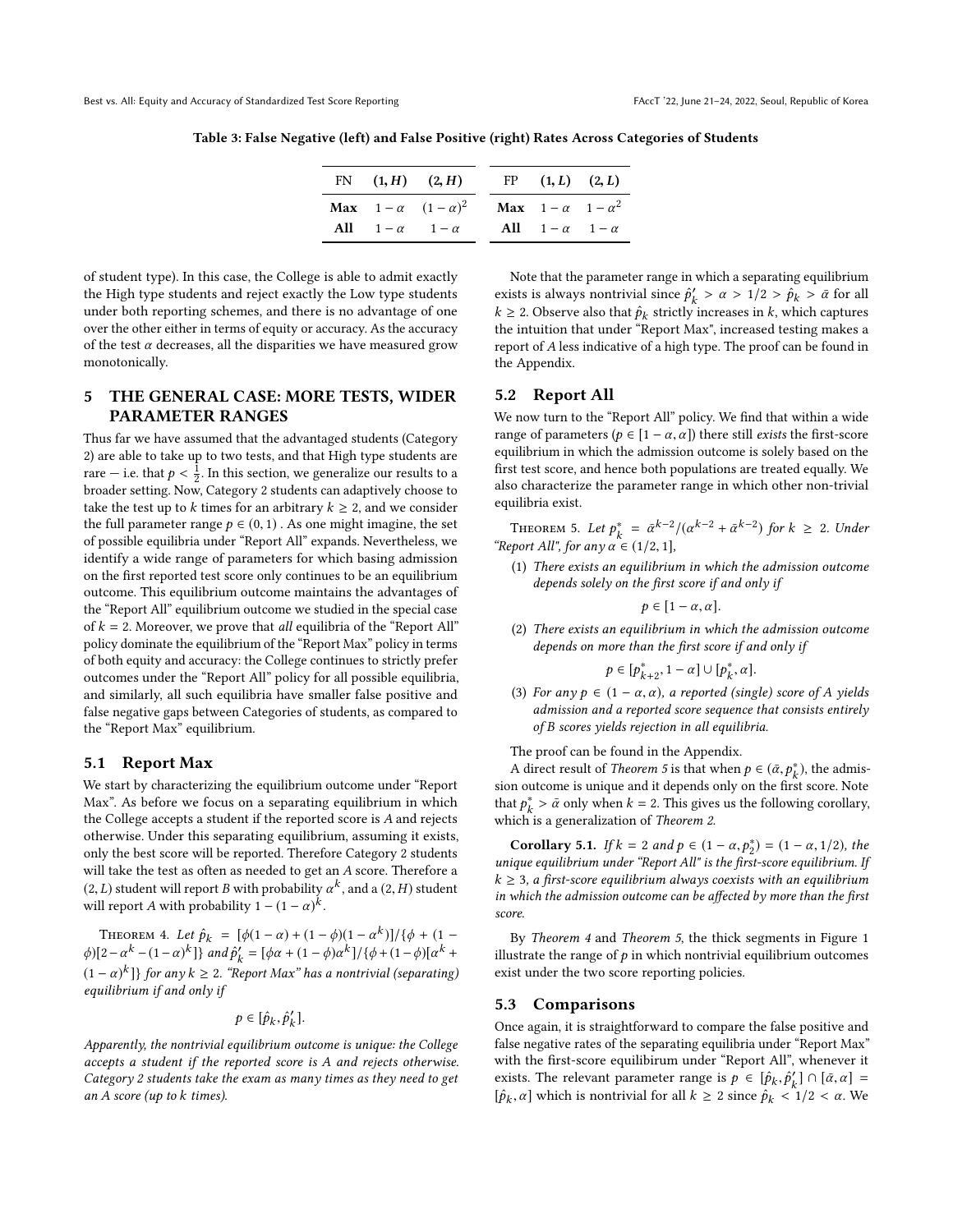<span id="page-7-0"></span>

Figure 1: The Existence of Nontrivial Equilibria

summarize the results in the tables below and we can see that in a corresponding parameter range in which  $p \in [\hat{p}_k, \alpha]$ , "Report All"<br>achieves parity across categories in false positive and false perstine achieves parity across categories in false positive and false negative rates, whereas for "Report Max", there is necessarily a discrepency between false positive rates and false negative rates—in favor of the advantaged (Category 2) students—which increases as the number of tests k available to the advantaged population increases.

What about equilibria other than the first-score equilibrium? Here, students from Category 2 again have an advantage, but we can quantify the degree of that advantage by measuring the disparity of false positive rates and false negative rates between Category 1 and Category 2 students. What we can show is that this disparity is always lower in any equilibrium of "Report All" compared to "Report Max" – and hence, while some inequity may remain under "Report All", it is reduced (always weakly, and strictly if either  $k > 3$ or  $p < 1/2$ ) compared to "Report Max".

We proceed by comparing the unique nontrivial "Report Max" equilibrium to an equilibrium under "Report All". First note that under both "Report All" and "Report Max", a single A yields admission while a single B yields rejection when  $p \in [\hat{p}_k, \alpha]$ . Therefore, the folse positive and folse persitive rates remain the same for Category false positive and false negative rates remain the same for Category 1 students across both admission policies. Next, we note that in any equilibrium under "Report All", a score sequence consisting entirely of  $B$ 's results in rejection  $-$  and hence the admission probability for Category 2 students (regardless of their type) can only be smaller under "Report All" than under "Report Max" — since any other sequence of scores would lead to admission under "Report Max", but possibly not under "Report All". Finally, we observe that if either  $k > 3$  or  $p < 1/2$ , there is some sequence of scores that leads to rejection under "Report All", but not under "Report Max", showing that the probability of admission for Category 2 students is strictly lower under "Report All" for both types, which implies the corresponding reduction in false positive and false negative disparities. To see, consider that if this does not hold, the College must accept students with the length-k score sequence  $\hat{s} = B \dots BA$ while rejecting all score sequences  $s \in \bigcup_{i=1}^{k} \{B\}^i$ . Under this ad-<br>missions policy Category 2 students who baye only received  $B$ 's missions policy, Category 2 students who have only received B's thus far would continue to take the test (up to  $k$  times) and thus to rationalize the admissions rule, we must have:  $\frac{\rho \tilde{\alpha}^{k-1} \alpha}{\rho}$  $\frac{p\bar{\alpha}^{k-1}\alpha}{p\bar{\alpha}^{k-1}\alpha+\bar{p}\alpha^{k-1}\bar{\alpha}} \geq \frac{1}{2},$ 

i.e.,  $p \ge \frac{\alpha^{k-1}\bar{\alpha}}{\alpha^{k-1}\bar{\alpha}+\bar{\alpha}^{k-1}\alpha} \ge \frac{1}{2}$ . Note that a nontrivial equilibrium under "Report All" exists only if  $p \le \alpha$ , and  $\frac{\alpha^{k-1}\tilde{\alpha}}{\alpha^{k-1}\tilde{\alpha}+\tilde{\alpha}^{k-1}\alpha} \le \alpha$  only when  $k \in \{2, 3\}$ . Hence, if  $p < 1/2$  or  $k > 3$ , there exists at least one score sequence (ŝ) which is rejected under "Report All" but is admitted under "Report Max".

In Appendix [C.3,](#page-12-1) we compare the positive and negative predictive values of the two policies in the general case.

Finally, we recover that even in the general case, the College's utility is strictly higher under the "Report All" policy compared to "Report Max" — and so once again, the "Report All" policy is preferable not just from the perspective of equity, but also from the selfish perspective of the College. First, we prove a lemma that establishes this specifically for the first-score equilibrium of "Report All" – but we use this Lemma to prove *Theorem [6](#page-8-7)* below, which establishes the result for all equilibria under "Report All".

<span id="page-7-1"></span>**Lemma 5.2.** Let  $p_{k}^{**} = (\alpha - \alpha^k)/((1 - \alpha^k - \bar{\alpha}^k) \in [1/2, \alpha)$  For any<br> $\epsilon$  (1/2, 1)  $p \leq p^{**}$ , the College's expected payoff in the first secret  $\alpha \in (1/2, 1), p < p_k^{**}$ , the College's expected payoff in the first score<br>equilibrium under the "Papert All" poliny exceeds what it is under equilibrium under the "Report All" policy exceeds what it is under the "Report Max" separating equilibrium. The expected payoff gap increases with the number of tests k available to Category 2 students.

PROOF. The expected payoff per student under the first score equilibrium for "Report All" is  $\alpha p - \bar{\alpha} \bar{p}$ . The expected payoff per student under "Report Max" is  $\phi(\alpha p - \alpha \bar{p}) + \bar{\phi}[(1 - \bar{\alpha}^k)p - (1 - \alpha^k)\bar{p}]$ .<br>Hence the difference between the College's expected payoff under Hence, the difference between the College's expected payoff under these two schemes is:

$$
\alpha p - \bar{\alpha}\bar{p} - \{\phi(\alpha p - \bar{\alpha}\bar{p}) + \bar{\phi}[(1 - \bar{\alpha}^k)p - (1 - \alpha^k)\bar{p}]\}
$$
  
= 
$$
\bar{\phi}[\alpha p - \bar{\alpha}\bar{p} - (1 - \bar{\alpha}^k)p + (1 - \alpha^k)\bar{p}]
$$
  
= 
$$
\bar{\phi}\alpha\bar{\alpha}\sum_{i=0}^{k-2}(\alpha^i\bar{p} - \bar{\alpha}^ip) = \bar{\phi}[(\alpha - \alpha^k)\bar{p} - (\bar{\alpha} - \bar{\alpha}^k)p] > 0
$$

where the last inequality holds when  $p < (\alpha - \alpha^k)/(1 - \alpha^k - \bar{\alpha}^k) =$ <br>  $\alpha^{**}$  and  $\alpha > 1/2$  $\mathbf{r}$  $\frac{1}{k}$  and  $\alpha > 1/2$ . □

We can strengthen Lemma [5.2](#page-7-1) by using it to prove that for every nontrivial equilibrium under "Report All", the College has higher expected payoff compared to "Report Max". Hence, the College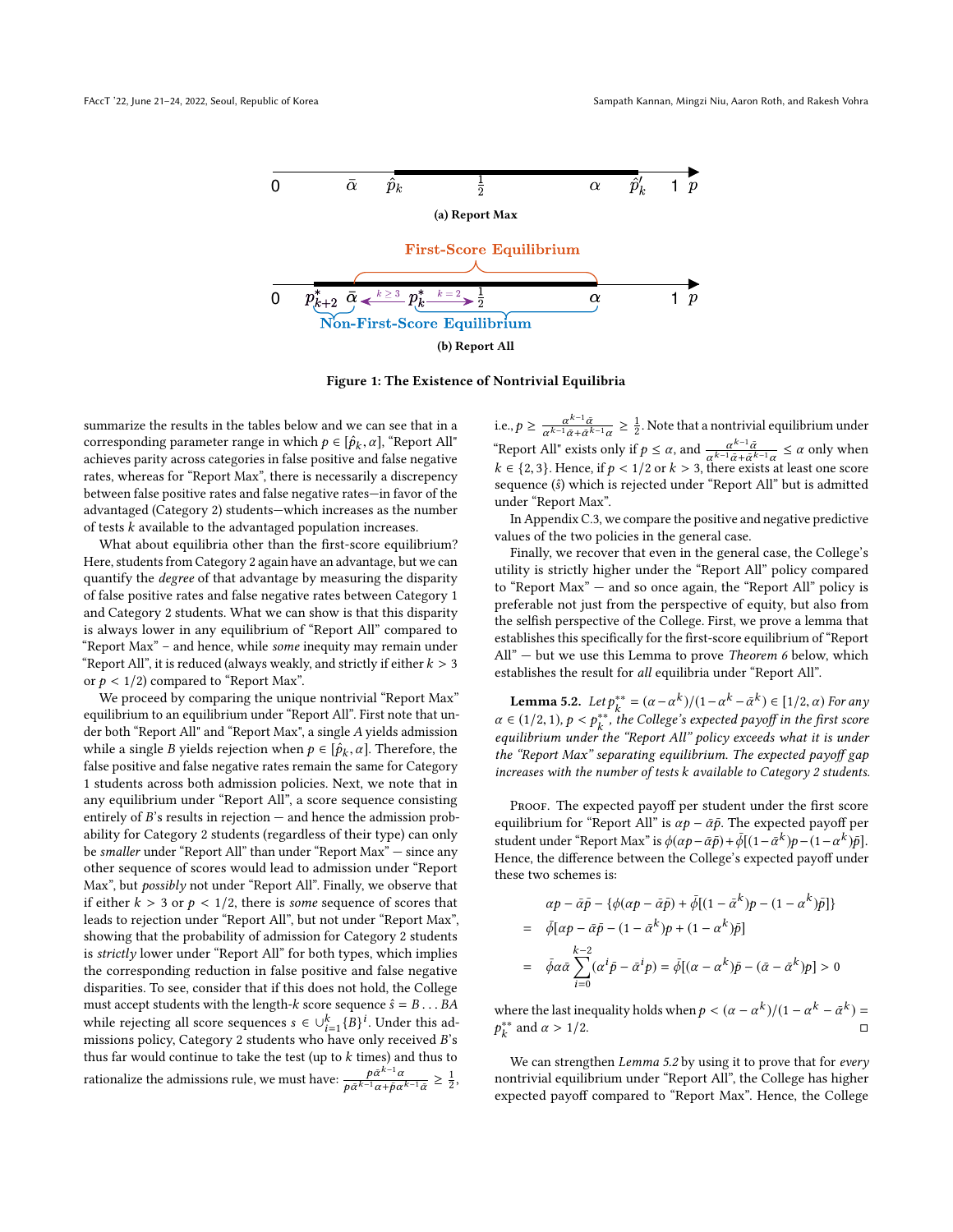Table 4: False Negative (left) and False Positive (right) Rates with k Tests Available [Using First-Score Equilibrium]

|                           | $(1, H)$ $(2, H)$                    |                                        | $(1, L)$ $(2, L)$ |
|---------------------------|--------------------------------------|----------------------------------------|-------------------|
|                           | <b>Max</b> $1-\alpha$ $(1-\alpha)^k$ | <b>Max</b> $1 - \alpha$ $1 - \alpha^k$ |                   |
| All $1-\alpha$ $1-\alpha$ |                                      | All $1-\alpha$ $1-\alpha$              |                   |
|                           |                                      |                                        |                   |

has an incentive to prefer this policy even without the ability to perform equilibrium selection.

<span id="page-8-7"></span>THEOREM 6. For any  $\alpha \in (1/2, 1), p < p_k^{**}$ , the College obtains<br>iatly higher utility under the "Pepert All" policy compared to strictly higher utility under the "Report All" policy compared to the"Report Max" policy in every nontrivial equilibrium.

Additionally, amongst the "Report All" equilibria, the College has a higher expected payoff under equilibria in which the admission outcome depends on more than the first reported score.

PROOF. The statement holds vacuously true for  $p < \hat{p}_k \in (0, p_*^{**})$ <br>ce there only exists trivial equilibrium of rejecting all under since there only exists trivial equilibrium of rejecting all under "Report Max". Recall that when  $p \in [\hat{p}_k, p_k^{**}] \subset (1 - \alpha, \alpha)$ , a student<br>whose first (or only) score is 4 gets admission under both schemes whose first (or only) score is A gets admission under both schemes.<br>Therefore, the only difference between equilibria under "Report" Therefore, the only difference between equilibria under "Report All" and "Report Max" consists in how they treat students whose first (or only) score is B. By Lemma [5.2,](#page-7-1) we know already that for the first score equilibrium under "Report All", the College strictly prefers "Report All" to "Report Max".

Therefore, it remains to study the case in which the equilibrium admission outcome depends on more than the first score. Fix any such an equilibrium and define S to be the set of score sequences of length  $\geq 2$  that lead to admissions<sup>[9](#page-8-8)</sup>:

$$
S \equiv \{ s \in \bigcup_{i=2}^{k} \{ A, B \}^i | u_s = 1 \}.
$$

For any  $s \in S$ , denote the fraction of students who obtain score  $s$ in the equilibrium by  $q_s \in [0, \bar{\phi}]$ . Then the expected payoff for the college under this equilibrium of the "Report All" policy is:

$$
\underbrace{\alpha p - \bar{\alpha} \bar{p}}_{A \text{ yields admission}}
$$
 + 
$$
\underbrace{\sum_{s \in S} q_s [p_s + (-1)(1 - p_s)]}_{\text{Longer score sequences yield admission}}
$$

For the College to admit  $s \in S$ , we need  $p_s \geq 1/2$ , and thus the last term  $\sum_{s \in S} q_s [p_s + (-1)(1-p_s)] = \sum_{s \in S} q_s (2p_s - 1) \ge 0$ . Note that the first two terms are the expected payoff for the College in the first-score equilibrium. Therefore, the College prefers a non-firstscore equilibrium than the first-score equilibrium under "Report All", which in turn is strictly better than the separating equilibrium under "Report Max" by *Lemma [5.2](#page-7-1)*.  $□$ 

**Remark:** Note that  $p_{k}^{**} = (\alpha - \alpha^k)/(1 - \alpha^k - \bar{\alpha}^k) \in [1/2, \alpha)$ <br>is the increase in k and lime  $p_{k}^{**} = \alpha$  so the range of interest strictly increases in k and  $\lim_{k\to\infty} p_k^{**} = \alpha$ , so the range of interest expands as the number of tests available increase and in the limit. the results in Theorem [6](#page-8-7) hold in every nontrivial equilibrium comparison for  $p \in (0, 1)$ . Moreover, we may want to capture the idea that talent is scarce by further assuming that  $p < 1/2 \le p_k^{**}$ . In this case, findings in Theorem [6](#page-8-7) are valid.

#### 6 DISCUSSION

Allowing students to retake standardized tests and report only the best scores obtained—a currently common practice known as "super-scoring"—clearly gives an advantage to well-resourced students who have the ability to take the test multiple times. A natural fix would seem to be to require that all students take the exam only once, thereby enforcing equity—but for various reasons, including that tests are administered by third party entities with their own interests, and that different colleges have different admission policies, this seems unworkable. A priori, the effects of a traditional alternative—requiring students to report all of their scores — are less transparent. This is because it seems to still give well-resourced students an advantage, as a population: it provides the option for the more talented students to report a more accurate signal (by taking the exam several times), while allowing the less talented students to pool with the lower-resourced students by taking the exam only once, thereby providing a less accurate signal and an increased chance of admissions.

Nevertheless, we show that in equilibrium, the traditional policy of requiring that all scores be reported can have the same effect as enforcing that students take the exam only once. Moreover, this policy is preferable to super-scoring, both from the perspective of equity—in the "Report All" equilibrium, the chance that a student is admitted is independent of their population, conditional on their type—but also from the perspective of the college. This represents an unusual but important situation in which goals of accuracy and equity are in alignment, and hence we can move to a fairness enhancing policy without sacrificing accuracy.

#### ACKNOWLEDGMENTS

We thank Chris Jung, Changhwa Lee, and Mallesh Pai for helpful conversations at an early stage of this work. We gratefully acknowledge support from NSF grants CCF-1763307 and CCF-1763349 and the Simons Collaboration on the Theory of Algorithmic Fairness.

#### REFERENCES

- <span id="page-8-0"></span>R. F. Boldt, J. A. Centra, and R. G. Courtney. 1986. The Validity of Various Methods of Treating Multiple SAT Scores. ETS Research Report Series 1986, 1 (1986), i–8.
- <span id="page-8-5"></span>[2] Mark Braverman and Sumegha Garg. 2020. The Role of Randomness and Noise in Strategic Classification. arXiv preprint arXiv:2005.08377 (2020).
- <span id="page-8-2"></span>Alexandra Chouldechova. 2017. Fair Prediction with Disparate Impact: A Study of Bias in Recidivism Prediction Instruments. Big data 5, 2 (2017), 153–163.
- <span id="page-8-3"></span>[4] Stephen Coate and Glenn C Loury. 1993. Will Affirmative-Action Policies Eliminate Negative Stereotypes? The American Economic Review (1993), 1220–1240.
- <span id="page-8-4"></span>Dean P Foster and Rakesh V Vohra. 1992. An Economic Argument for Affirmative Action. Rationality and Society 4, 2 (1992), 176–188.
- <span id="page-8-6"></span>[6] Nikhil Garg, Hannah Li, and Faidra Monachou. 2021. Standardized tests and affirmative action: The role of bias and variance. In Proceedings of the 2021 ACM Conference on Fairness, Accountability, and Transparency. 261–261.
- <span id="page-8-1"></span>[7] Eric Grodsky, John Robert Warren, and Erika Felts. 2008. Testing and Social Stratification in American Education. Annual Review of Sociology 34 (2008), 385–404.

<span id="page-8-8"></span><sup>&</sup>lt;sup>9</sup>The set S is nonempty. Otherwise we are back to the case in which only the first score matter for the admissions outcome.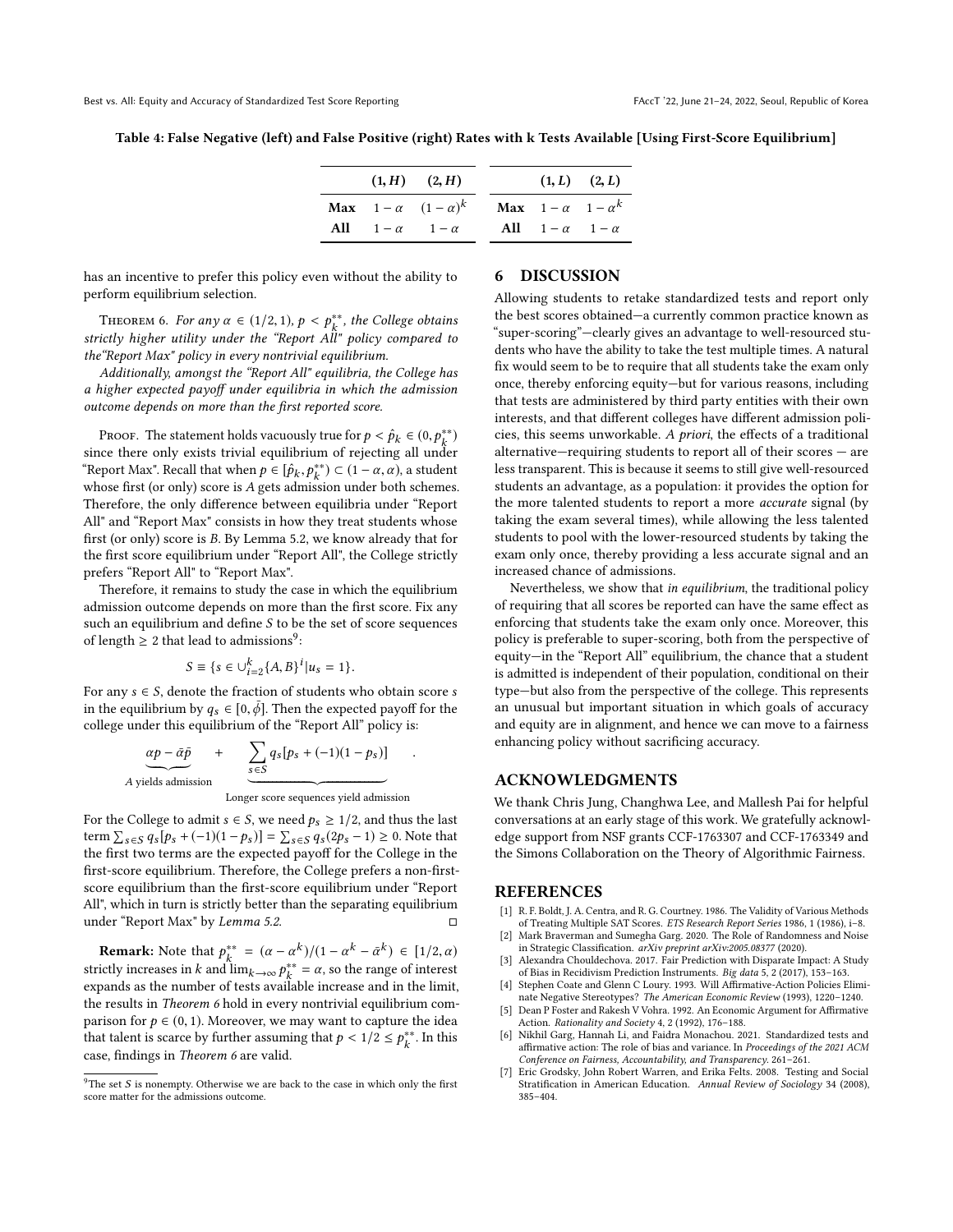FAccT '22, June 21-24, 2022, Seoul, Republic of Korea Sampath Kannan, Mingzi Niu, Aaron Roth, and Rakesh Vohra

- <span id="page-9-3"></span>[8] Moritz Hardt, Eric Price, and Nathan Srebro. 2016. Equality of Opportunity in Supervised Learning. arXiv preprint arXiv:1610.02413 (2016).
- <span id="page-9-5"></span>[9] Lily Hu and Yiling Chen. 2018. A Short-Term Intervention for Long-Term Fairness in the Labor Market. In Proceedings of the 2018 World Wide Web Conference. 1389– 1398.
- <span id="page-9-8"></span>[10] Lily Hu, Nicole Immorlica, and Jennifer Wortman Vaughan. 2019. The Disparate Effects of Strategic Manipulation. In Proceedings of the Conference on Fairness, Accountability, and Transparency. 259–268.
- <span id="page-9-2"></span>[11] Ben Hutchinson and Margaret Mitchell. 2019. 50 Years of Test (Un) fairness: Lessons for Machine Learning. In Proceedings of the Conference on Fairness, Accountability, and Transparency. 49–58.
- <span id="page-9-10"></span>[12] Nicole Immorlica, Katrina Ligett, and Juba Ziani. 2019. Access to Population-Level Signaling as a Source of Inequality. In Proceedings of the Conference on Fairness, Accountability, and Transparency. 249–258.
- <span id="page-9-11"></span>[13] Christopher Jung, Sampath Kannan, Changhwa Lee, Mallesh Pai, Aaron Roth, and Rakesh Vohra. 2020. Fair Prediction with Endogenous Behavior. In Proceedings of the 21st ACM Conference on Economics and Computation. 677–678.
- <span id="page-9-7"></span>[14] Sampath Kannan, Aaron Roth, and Juba Ziani. 2019. Downstream Effects of Affirmative Action. In Proceedings of the Conference on Fairness, Accountability, and Transparency. 240–248.
- <span id="page-9-4"></span>[15] Jon Kleinberg, Sendhil Mullainathan, and Manish Raghavan. 2016. Inherent Tradeoffs in the Fair Determination of Risk Scores. arXiv preprint arXiv:1609.05807 (2016).
- <span id="page-9-6"></span>[16] Lydia T Liu, Ashia Wilson, Nika Haghtalab, Adam Tauman Kalai, Christian Borgs, and Jennifer Chayes. 2020. The Disparate Equilibria of Algorithmic Decision Making when Individuals Invest Rationally. In Proceedings of the 2020 Conference on Fairness, Accountability, and Transparency. 381–391.
- <span id="page-9-9"></span>[17] Smitha Milli, John Miller, Anca D Dragan, and Moritz Hardt. 2019. The Social Cost of Strategic Classification. In Proceedings of the Conference on Fairness, Accountability, and Transparency. 230–239.
- <span id="page-9-1"></span>[18] William J. Reese. 2013. Testing Wars in the Public Schools: A Forgotten History. Harvard University Press.
- <span id="page-9-0"></span>[19] Robert L. Thorndike. 1971. Concepts of Culture-Fairness. Journal of Educational Measurement 8, 2 (1971), 63–70.

# A MATERIAL FROM SECTION [2](#page-3-0)

## <span id="page-9-12"></span>A.1 Reject All Equilibrium

We identify a threshold  $\hat{\hat{p}}$  such that for  $p \in [\hat{p}, \hat{p}] \subset [\hat{p}, 0.5]$  there is also a reject all equilibrium. For  $p \in (\hat{p}, 0.5]$ , the separating equilibrium is unique. Let  $f_L(B)$  be the probability that a  $(2, L)$ student stops after taking one test with score B. Let  $f_H(B)$  denote the probability that a  $(2, H)$  student stops after one test with score of B. Table [5](#page-10-0) summarizes the possible outcomes.

Suppose the College rejects all students regardless of reported scores. Since score doesn't matter for the admission decision, any  $f_L(B) \in [0,1], f_H(B) \in [0,1]$  are best responses for Category 2 students in this case. As the College rejects students with a score of A, the following must hold:

<span id="page-9-14"></span>
$$
\frac{\alpha \phi p + \alpha \bar{\phi} p[1 + \bar{\alpha} \bar{f}_H(B)]}{\alpha \phi p + \bar{\alpha} \phi \bar{p} + \alpha \bar{\phi} p[1 + \bar{\alpha} \bar{f}_H(B)] + \bar{\alpha} \bar{\phi} \bar{p}[1 + \alpha \bar{f}_L(B)]} \le \frac{1}{2}
$$
\n
$$
\Rightarrow \bar{f}_L(B) \ge \frac{p - \bar{\alpha} + \alpha \bar{\alpha} \bar{\phi} p \bar{f}_H(B)}{\alpha \bar{\alpha} \bar{\phi} \bar{p}}.
$$
\n(7)

As the College rejects students with signal  $B$ , the following must<br>be true: be true:

<span id="page-9-15"></span>
$$
\frac{\bar{\alpha}\phi p + \bar{\alpha}\bar{\phi}p[1 - \alpha\bar{f}_H(B))]}{\bar{\alpha}\phi p + \alpha\phi\bar{p} + \bar{\alpha}\bar{\phi}p[1 - \alpha\bar{f}_H(B)] + \alpha\bar{\phi}\bar{p}[1 - \bar{\alpha}\bar{f}_L(B)]} \le \frac{1}{2}
$$

$$
\Rightarrow \quad \bar{f}_L(B) \le \frac{-p + \alpha + \alpha\bar{\alpha}\bar{\phi}p\bar{f}_H(B)}{\alpha\bar{\alpha}\bar{\phi}\bar{p}}.
$$
(8)

Combining [\(7\)](#page-9-14) and [\(8\)](#page-9-15) we deduce that

$$
\frac{-p + \alpha + \alpha \bar{\alpha} \bar{\phi} p \bar{f}_H(B)}{\alpha \bar{\alpha} \bar{\phi} \bar{p}} \ge \frac{p - \bar{\alpha} + \alpha \bar{\alpha} \bar{\phi} p \bar{f}_H(B)}{\alpha \bar{\alpha} \bar{\phi} \bar{p}} \quad \Rightarrow \quad p \le \frac{1}{2}
$$

$$
\Rightarrow \frac{-p + \alpha + \alpha \bar{\alpha} \bar{\phi} p \bar{f}_H(B)}{\alpha \bar{\alpha} \bar{\phi} \bar{p}} \ge 0,
$$

$$
\frac{p-\bar{\alpha}+\alpha\bar{\alpha}\bar{\phi}p\bar{f}_H(B)}{\alpha\bar{\alpha}\bar{\phi}\bar{p}}\leq 1\Rightarrow p\leq \frac{\alpha\bar{\alpha}\bar{\phi}+\bar{\alpha}}{\alpha\bar{\alpha}\bar{\phi}+1},\bar{f}_H(B)\leq \frac{\alpha\bar{\alpha}\bar{\phi}\bar{p}+\bar{\alpha}-p}{\alpha\bar{\alpha}\bar{\phi}p}
$$

Therefore, for  $p \leq \hat{\hat{p}}$  where  $\hat{\hat{p}} = \min\{\frac{1}{2}, \hat{\hat{p}}\}$  $\alpha\bar{\alpha}\bar{\phi}$ + $\bar{\alpha}$  $\frac{\alpha \bar{\alpha} \bar{\phi} + \bar{\alpha}}{\alpha \bar{\alpha} \bar{\phi} + 1}$  }  $\in (\hat{p}, \frac{1}{2}]$ , there exists an equilibrium in which the College rejects all students. In such an equilibrium, (2, L) take a second test with probability  $\bar{f}_L(B)$ when the first score is  $B$ ,  $(2, H)$  students take a second test with probability  $\bar{f}_H(B)$  when the first score is B and we have  $\bar{f}_H(B) \in$  $[0, \frac{\alpha \bar{\alpha} \bar{\phi} \bar{p} + \bar{\alpha} - p}{\alpha \bar{\alpha} \bar{\phi} p}$  $\frac{(\bar{\phi}\bar{p}+\bar{\alpha}-p)}{\alpha\bar{\alpha}\bar{\phi}p}$ ],  $\bar{f}_L(B) \in \left[\frac{p-\bar{\alpha}+\alpha\bar{\alpha}\bar{\phi}p\bar{f}_H(B)}{\alpha\bar{\alpha}\bar{\phi}p}\right]$  $\frac{\overline{a} \overline{a} \overline{b}}{\alpha \overline{a} \overline{b} \overline{p}}$ ,  $-p+\alpha+\alpha\bar{\alpha}\bar{\phi}p\bar{f}_H(B)$ +αāφpf<sub>H</sub>(B)</del> ].<br>αāφp

#### <span id="page-9-13"></span>B MATERIAL FROM SECTION [4](#page-5-1)

# B.1 Comparisons of Positive and Negative Predictive Value

We compare the *positive predictive value* of the equilibrium outcomes for Report Max and Report All  $-$  i.e. the probability, in equilibrium, that a student is a High type, conditional on receiving admissions to the college. Higher positive predictive values will correspond to admissions outcomes with a higher proportion of High type students among the admitted class, and are hence desirable. We find that the positive predictive value is strictly higher for the "Report All" policy:

THEOREM 7. For any  $\alpha \in (\frac{1}{2}, 1)$ ,  $p < \frac{1}{2}$ , the positive predictive<br>lue of the "Report All" policy strictly exceeds that of the "Report value of the "Report All" policy strictly exceeds that of the "Report Max" policy in any nontrivial equilibrium.

Proof. The positive predictive value of "Report Max" is

$$
\frac{\alpha \phi p + (1 - \bar{\alpha}^2) \bar{\phi} p}{\alpha \phi p + \bar{\alpha} \phi \bar{p} + (1 - \bar{\alpha}^2) \bar{\phi} p + (1 - \alpha^2) \bar{\phi} \bar{p}} = \frac{(1 + \bar{\alpha} \bar{\phi}) \alpha p}{\alpha p + \bar{\alpha} \bar{p} + \alpha \bar{\alpha} \bar{\phi}}.
$$
\nThe positive predictive value of "Renort All" coincides with the

policy of only looking at the first score, so it has value

$$
\frac{\alpha p}{\alpha p + \bar{\alpha}\bar{p}}.
$$

 $\frac{1}{\alpha p + \alpha \bar{p}}$ .<br>It is straightforward to verify that the first expression is strictly smaller than the second if  $\alpha \in (0.5, 1)$ .

For completeness, we compare the negative predictive value of the College's admissions rule used under both policies. The negative predictive value is the probability, in equilibrium, that a student is a Low type, conditional on being rejected from the college.

THEOREM 8. For any  $\alpha \in (\frac{1}{2}, 1)$  and  $p < 0.5$ , the negative predic-<br>explue of the "Penort All" policy is strictly smaller than that of the tive value of the "Report All" policy is strictly smaller than that of the "Report Max" policy in any nontrivial equilibrium.

PROOF. The negative predictive value of "Report Max" is

$$
\frac{\alpha \phi \bar{p} + \alpha^2 \bar{\phi} \bar{p}}{\bar{\alpha} \phi p + \alpha \phi \bar{p} + \bar{\alpha}^2 \bar{\phi} p + \alpha^2 \bar{\phi} \bar{p}}.
$$
\nThe negative predictive value of "Report All" is

$$
\frac{\bar{p}\alpha}{p\bar{\alpha}+\bar{p}\alpha}
$$

 $\frac{1}{p\bar{\alpha}+\bar{p}\alpha}$ .<br>It is straightforward to verify that the first is larger than the second for  $\alpha > \frac{1}{2}$ . □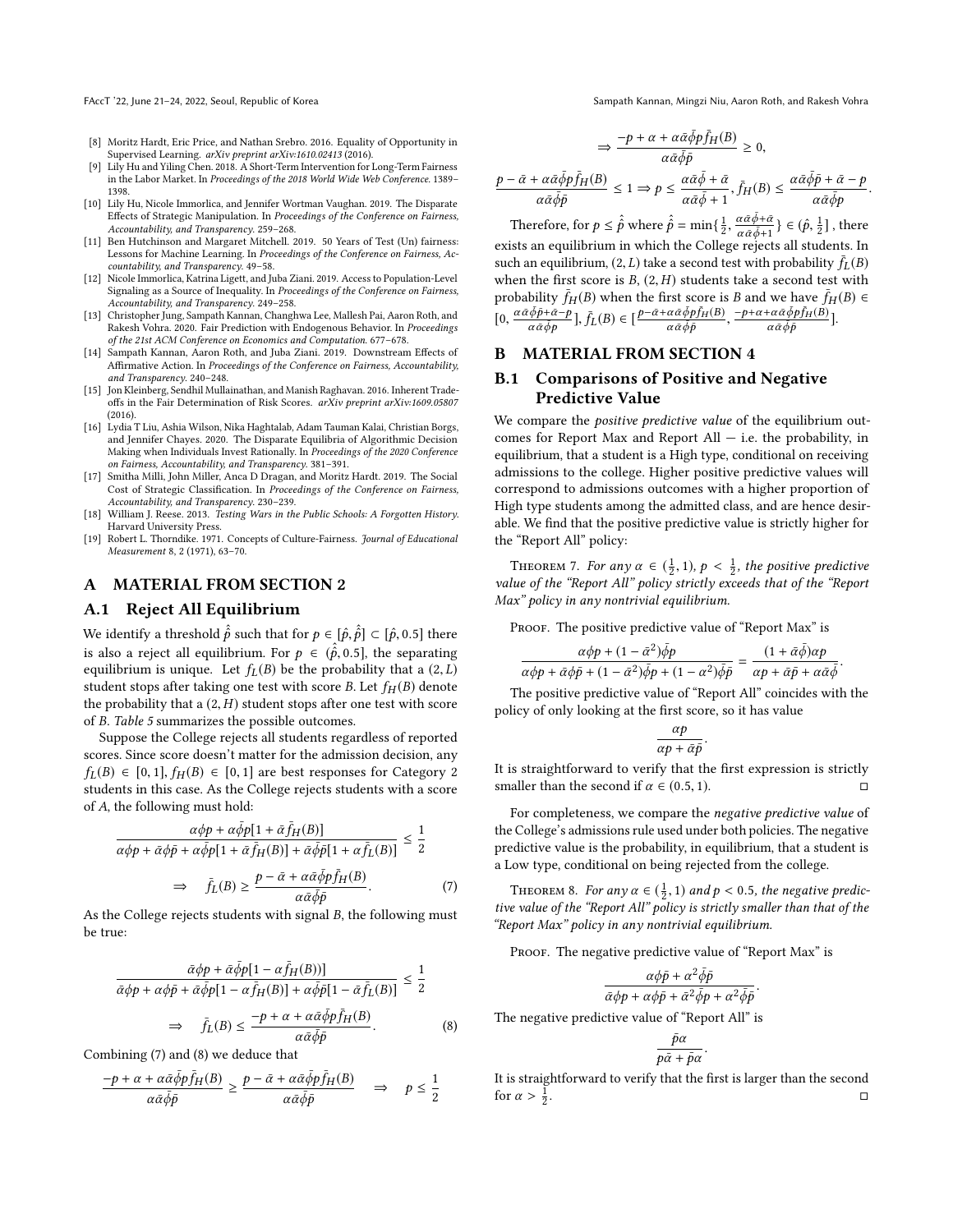<span id="page-10-0"></span>Table 5: Probability Distribution with Best Test Reported [General Case]

| Best Score\Type $(1, H)$ $(1, L)$ |                                            |                              | (2, H)                                                                                                    | (2, L)                                                |
|-----------------------------------|--------------------------------------------|------------------------------|-----------------------------------------------------------------------------------------------------------|-------------------------------------------------------|
| A                                 | $\alpha$ <i><math>\phi</math></i> $\alpha$ | $\bar{\alpha}\phi\bar{\rho}$ | $\alpha\bar{\phi}p[1+\bar{\alpha}\bar{f}_H(B)]$                                                           | $\bar{\alpha}\bar{\phi}\bar{p}[1+\alpha\bar{f}_L(B)]$ |
| B                                 | $\bar{\alpha}$ $\phi$ <i>p</i>             | $\alpha \phi \bar{p}$        | $\bar{\alpha}\bar{\phi}p[1-\alpha\bar{f}_H(B)] \quad \alpha\bar{\phi}\bar{p}[1-\bar{\alpha}\bar{f}_L(B)]$ |                                                       |
| Total                             | ФĐ                                         | $\phi \bar{\nu}$             | ФÞ                                                                                                        | фō                                                    |

# C MATERIAL FROM SECTION [5](#page-6-0)

#### C.1 Proof of Theorem [4](#page-6-3)

We can calculate that the probability that a student is of type H given they report A is

$$
\frac{\alpha \phi p+(1-\bar{\alpha}^k)\bar{\phi} p}{\alpha \phi p+\bar{\alpha} \phi \bar{p}+(1-\bar{\alpha}^k)\bar{\phi} p+(1-\alpha^k)\bar{\phi} \bar{p}}.
$$

If this exceeds 0.5, then anyone who reports  $A$  is admitted by the College. This happens exactly when:

$$
\left[\alpha\phi + (1 - \bar{\alpha}^k)\bar{\phi}\right]p \ge \left[\bar{\alpha}\phi + (1 - \alpha^k)\bar{\phi}\right](1 - p)
$$

$$
\Rightarrow p \ge \hat{p}_k
$$

The probability of being a high type given a report of  $B$  is

$$
\frac{\bar{\alpha}\phi p + \bar{\alpha}^k \bar{\phi} p}{\bar{\alpha}\phi p + \alpha\phi\bar{p} + \bar{\alpha}^k \bar{\phi} p + \alpha^k \bar{\phi}\bar{p}}
$$

If this is less than 0.5, then, anyone with an  $B$  score is rejected. This happens exactly when

$$
\left[\bar{\alpha}\phi + \bar{\alpha}^k\bar{\phi}\right]p \leq \left[\alpha\phi + \alpha^k\bar{\phi}\right](1-p)
$$

$$
\Rightarrow p \leq \hat{p}'_k.
$$

#### C.2 Proof of Theorem [5](#page-6-1)

We write  $p_s \in [0, 1]$  to denote the college's posterior belief that the student is of High type after observing a reported score  $s \in$  $\bigcup_{i=1}^{k} \{A, B\}^{i}$ .<sup>[10](#page-10-1)</sup> For the analysis, we will also be interested in the proportion of bigh type students among all students whose reported proportion of high type students among all students whose reported scores start with s (and might have an arbitrary continuation). We denote this by  $p_{s*} \in [0, 1]$  with the convention that  $p_{s*} = 0$  if no score starts in s in equilibrium. For any s the optimal admissions policy for the college remains:

$$
u_s = \begin{cases} 1 & \text{if } p_s > \frac{1}{2}, \\ 0 \text{ or } 1 & \text{if } p_s = \frac{1}{2}, \\ 0 & \text{if } p_s < \frac{1}{2}. \end{cases}
$$

 It will be useful to group testing outcomes by whether they consist of a single score, or more than one score. This distinction is important because Category 2 students can pool with Category 1 students only if they take the test only once. Just as in Table [2](#page-5-0), we display the probabilities of testing outcomes in Table [6](#page-11-0) in which s<sup>∗</sup> denotes the set of all scores starting in s.

<span id="page-10-1"></span>
$$
{}^{10}\bigcup_{i=1}^{k} \{A, B\}^{i} = \{A, B, AA, AB, BA, BB, \cdots, A, \cdots, B, \cdots, B\}
$$
 denotes  
the set of all possible scores sequences that can result from taking the text up to k times.

the set of all possible score sequences that can result from taking the test up to  $k$  times.

From Table [6](#page-11-0) , we can compute:

$$
p_{A} = \frac{\phi p \alpha + \bar{\phi} p \alpha f_{H}(A)}{\phi (p \alpha + \bar{p} \bar{\alpha}) + \bar{\phi} (p \alpha f_{H}(A) + \bar{p} \bar{\alpha} f_{L}(A))} \in (0, 1),
$$
  
\n
$$
p_{B} = \frac{\phi p \bar{\alpha} + \bar{\phi} p \bar{\alpha} f_{H}(B)}{\phi (p \bar{\alpha} + \bar{p} \alpha) + \bar{\phi} (p \bar{\alpha} f_{H}(B) + \bar{p} \alpha f_{L}(B))} \in (0, 1),
$$
  
\n
$$
p_{AA*} = \frac{p \alpha^{2} \bar{f}_{H}(A)}{p \alpha^{2} \bar{f}_{H}(A) + \bar{p} \bar{\alpha}^{2} \bar{f}_{L}(H)} \mathbb{1} {\{\bar{f}_{H}^{2}(A) + \bar{f}_{L}^{2}(A) > 0\}},
$$
  
\n
$$
p_{AB*} = \frac{p \bar{f}_{H}(H)}{p \bar{f}_{H}(A) + \bar{p} \bar{f}_{L}(H)} \mathbb{1} {\{\bar{f}_{H}^{2}(A) + \bar{f}_{L}^{2}(A) > 0\}},
$$
  
\n
$$
p_{BA*} = \frac{p \bar{f}_{H}(B)}{p \bar{f}_{H}(B) + \bar{p} \bar{f}_{L}(B)} \mathbb{1} {\{\bar{f}_{H}^{2}(B) + \bar{f}_{L}^{2}(B) > 0\}},
$$
  
\n
$$
p_{BB*} = \frac{p \bar{\alpha}^{2} \bar{f}_{H}(B)}{p \bar{\alpha}^{2} \bar{f}_{H}(B) + \bar{p} \alpha^{2} \bar{f}_{L}(B)} \mathbb{1} {\{\bar{f}_{H}^{2}(B) + \bar{f}_{L}^{2}(B) > 0\}}
$$
  
\nwhere  $\mathbb{1} \{\cdot\}$  is the indicator function whose value is 1 if the state-

ment in brackets is true and 0 otherwise. Note that for any  $s \in$  ${A, B}, p_{sB*} \le p_{sA*}$  if  $\bar{f}^2$ <br>the test more than once y  $\bar{f}_H^2(s) + \bar{f}_L^2$ <br>when the  $L^{52}(s) > 0$  (i.e., some students take the test more than once when the first score is s). Furthermore, to identify the relationship between the value of  $p_{s*}$  and the matching equilibrium admissions decisions for a reported score sequence s, we show the following useful lemma.

<span id="page-10-4"></span>**Lemma C.1.** If a score sequence  $s \in \bigcup_{i=1}^{k} \{A, B\}^i$  yields admission on the equilibrium path, then  $p_{s*} \ge 1/2$ .<sup>[11](#page-10-2)-</sup>Additionally, if  $p_{s*} > 1/2$ , the single score s yields admission for  $s \in I_4$ . B) the single score s yields admission for  $s \in \{A, B\}$ .

PROOF. If all score sequences starting with s yield admission, then by the law of total probability,  $p_{s*} \geq \frac{1}{2}$  as desired.<br>Otherwise, the college rejects some score sequence

Otherwise, the college rejects some score sequence starting in s after some number of tests. We write  $T$  to denote the length of the longest continuation of s that cannot result in rejection i.e.,

$$
T = |s| + \max\{m \in \mathbb{N} | u_{s\tilde{s}} = 1, \forall \tilde{s} \in \cup_{i=1}^{m} \{A, B\}^i\}
$$

where |s| denotes the length of the score sequence s. If the set { $m \in$  $\mathbb{N}|u_{s\tilde{s}} = 1, \forall \tilde{s} \in \bigcup_{i=1}^{m} \{A, B\}^i$  is empty, then  $T = |s|$ . After having taken T tests students with score sequences starting with s would taken T tests, students with score sequences starting with s would not take any further test, since if they stop, they are guaranteed admissions, but if they continue they risk rejection. Therefore, in equilibrium we have  $p_{s*} \geq 1/2$ .

The proof above gives us a necessary condition for s to yield admission on the equilibrium path, that is,  $p_{s*} \ge 1/2$ .<sup>[12](#page-10-3)</sup> Now we

<span id="page-10-2"></span> $11_{\hbox{In other words, } s$  is obtained with positive probability in equilibrium.

<span id="page-10-3"></span><sup>&</sup>lt;sup>12</sup>This condition alone may not suffice to tell us whether or not *s* yields admission in equilibrium. For example, if  $p_{BB*} \ge 1/2$  (i.e.  $p \ge \frac{\alpha^2}{\alpha^2 + \tilde{\alpha}^2}$ ), there may exist an equilibrium in which only A and BBA yield admission. Hence,  $p_{BB*} \geq \frac{1}{2}$  alone is not sufficient to derive that  ${\cal BB}$  is admitted in equilibrium.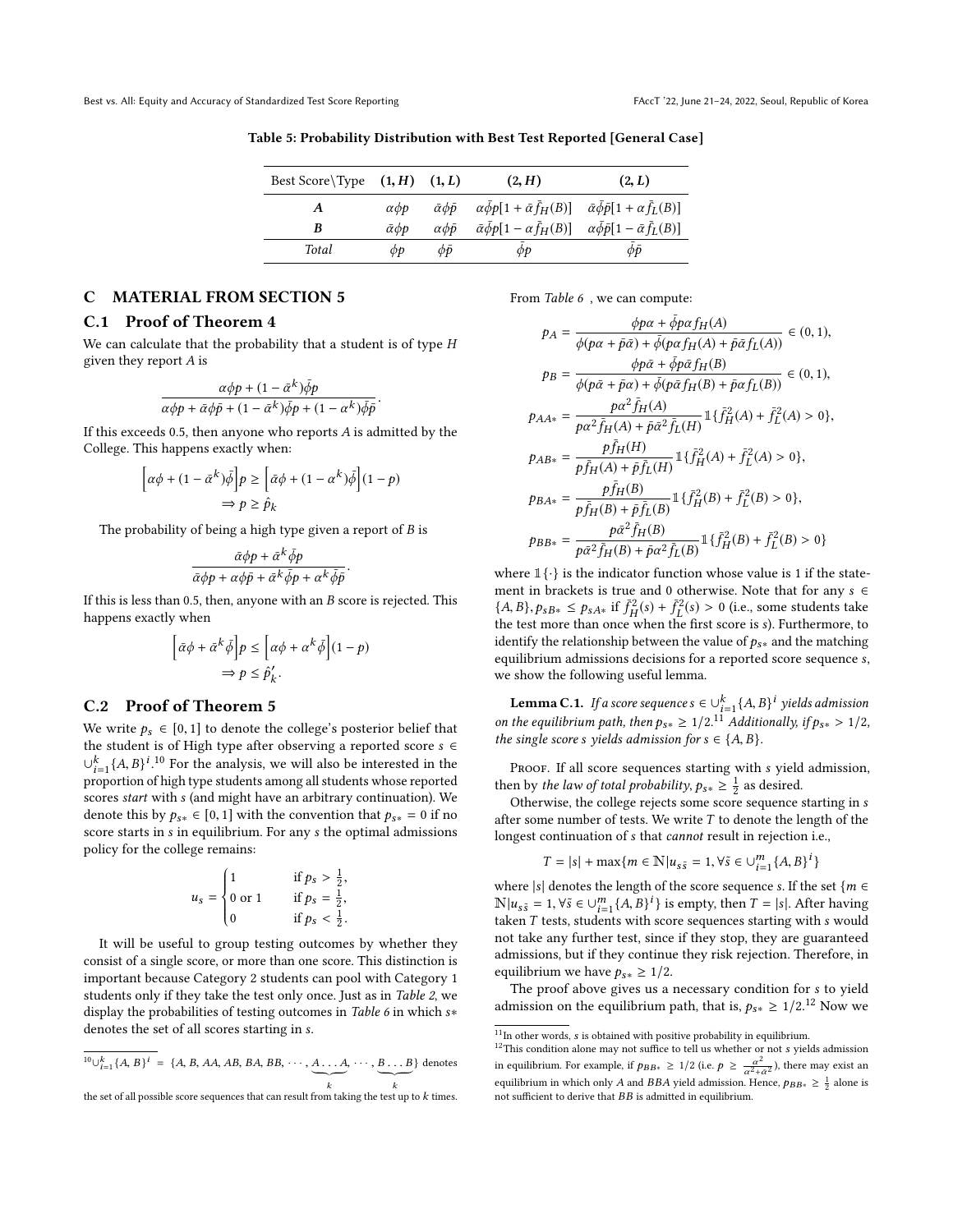| Score\Type | (1, H)                | (1, L)                      | (2, H)                                          | (2, L)                                                   |
|------------|-----------------------|-----------------------------|-------------------------------------------------|----------------------------------------------------------|
| A          | $\alpha\phi p$        | $\bar{\alpha} \phi \bar{p}$ | $\alpha \bar{\phi}$ <i>p</i> $f_H(A)$           | $\bar{\alpha}\bar{\phi}\bar{p}f_L(A)$                    |
| B          | $\bar{\alpha} \phi p$ | $\alpha \phi \bar{p}$       | $\bar{\alpha}\bar{\phi}pf_H(B)$                 | $\alpha \bar{\phi} \bar{p} f_L(B)$                       |
| $AA*$      | $\theta$              | $\theta$                    | $\alpha^2 \bar{\phi} p \bar{f}_H(A)$            | $\bar{\alpha}^2 \bar{\phi} \bar{p} \bar{f}_L(A)$         |
| $AB*$      | $\theta$              | $\theta$                    | $\alpha \bar{\alpha} \bar{\phi} p \bar{f}_H(A)$ | $\alpha \bar{\alpha} \bar{\phi} \bar{\rho} \bar{f}_L(A)$ |
| $BA*$      | $\theta$              | $\theta$                    | $\alpha \bar{\alpha} \bar{\phi} p \bar{f}$ H(B) | $\alpha \bar{\alpha} \bar{\phi} \bar{p} \bar{f}_{L}(B)$  |
| $BB*$      | $\theta$              | 0                           | $\bar{\alpha}^2 \bar{\phi} p \bar{f}_H(B)$      | $\alpha^2 \bar{\phi} \bar{p} \bar{f}_L(B)$               |
| Total      | фp                    | фō                          | $\phi p$                                        | $\phi \bar{p}$                                           |
|            |                       |                             |                                                 |                                                          |

<span id="page-11-0"></span>Table 6: Distribution of Testing Outcomes with k Tests Available

investigate a special case of single scores, and characterize the sufficient condition for  $s \in \{A, B\}$  to be admitted. We will show by contradiction that s yields admission given  $p_{S*} > \frac{1}{2}$  for some s ∈  $f_A$  R). If otherwise a length-one score sequence s vields rejection {A, <sup>B</sup>}. If, otherwise, a length-one score sequence s yields rejection, then we have the following two cases: (i) if the College rejects all scores starting in s, then by the *law of total probability*,  $p_{s*} \leq \frac{1}{2}$ , a contradiction: (ii) if the College admits students submitting scores contradiction; (ii) if the College admits students submitting scores starting in s for some continuation, then all category 2 students take the test more than once if their first score is s, and thus  $p_s = p_{s*} > \frac{1}{2}$ a contradiction again. Therefore, as long as  $p_{s*} > \frac{1}{2}$ ,  $s \in \{A, B\}$ yields admission. □

With this lemma in hand, we are now in position to discuss the equilibrium outcomes when  $k$  tests are available. By Lemma [C.1](#page-10-4), a single score A yields admission (i.e.,  $u_A = 1$ ) if  $p > \bar{\alpha}$  and only if  $p \ge \bar{\alpha}$  (i.e.,  $p_{A*} = \frac{p\alpha}{p\alpha + \bar{p}\bar{\alpha}} \ge \frac{1}{2}$ ). A single score B yields admission (i.e.,  $u_B = 1$ ) if  $p > \alpha$  and only if  $p \ge \alpha$  (i.e.,  $p_{B*} = \frac{p\bar{\alpha}}{p\bar{\alpha} + \bar{p}\alpha} \ge \frac{1}{2}$ ). Therefore, for a non-trivial admission outcome to depend only on the first score, we have  $p \in [\bar{\alpha}, \alpha]$ .

Now we characterize the condition for a non-first-score equilibrium to exist. Suppose a single B yields admission, then  $p_{A*}$  >  $p_{B*} \geq \frac{1}{2}$ , and thus a single A also yields admission and all students are admitted. Therefore, for an equilibrium admission outcome to depend on more than one score, we must have that a single B yields rejection, i.e.,  $p \leq \alpha$ . Furthermore, for some subsequent score after *B* to matter in the admission outcome, that is, to make some score se-B to matter in the admission outcome, that is, to make some score sequence starting in *B* yield admission, we need  $\frac{p\bar{\alpha}\alpha^{k-1}}{p\bar{\alpha}\alpha^{k-1}+\bar{p}\alpha}$  $\frac{p\bar{\alpha}\alpha^{k-1}}{p\bar{\alpha}\alpha^{k-1}+\bar{p}\alpha\bar{\alpha}^{k-1}} \geq \frac{1}{2}.$ To see why, we discuss the following two cases:

- (1) If either BA or BB gives admission, then Category 2 students whose first score is  $B$  always take a second test, and thus by Lemma [C.1](#page-10-4),  $\max\{p_{BA*}, p_{BB*}\} = p \ge \frac{1}{2}$ . Then we have  $p\bar{\alpha} \alpha^{k-1}$  $\frac{p\bar{\alpha}\alpha^{k-1}}{p\bar{\alpha}\alpha^{k-1}+\bar{p}\alpha\bar{\alpha}^{k-1}} \geq p \geq \frac{1}{2}$  as desired.
- (2) If, otherwise, both  $BA$  and  $BB$  give rejection, then denote by M the maximum length of a continuation of tests such that every continuation of length  $\leq M$  results in rejection, i.e.,

$$
M = \max\{m \in \mathbb{N} | u_{Bs} = 0, \forall s \in \bigcup_{i=1}^{m} \{A, B\}^i\}.
$$

<sup>[13](#page-11-1)</sup> Observe that we have  $1 \leq M \leq k - 2$  if some score beginning in B yields admission. Students who take tests no more than  $M+1$  times with a first score of  $B$  are rejected. By definition, there exists  $s \in \{A, B\}$  such that  $B\tilde{s}s$  gives admission for some  $\tilde{s} \in \bigcup_{i=1}^{M} \{A, B\}^i$ . Thus  $f_H(B\tilde{s}) = f_L(B\tilde{s}) = 0$ , and thus  $p_{B\tilde{s}s*} \geq \frac{1}{2}$  by *Lemma [C.1](#page-10-4)*. Let G be the number of A scores in  $p_{B\tilde{s}s*} \geq \frac{1}{2}$  by *Lemma C.1*. Let *G* be the number of *A* scores in Bss (Note that  $0 \le G \le M + 1$ ). We have  $\frac{p\bar{\alpha}\alpha^{k-1}}{p\bar{\alpha}\alpha^{k-1}+\bar{p}\alpha}$  $\frac{p\alpha\alpha^{n}}{p\bar{\alpha}\alpha^{k-1}+p\alpha\bar{\alpha}^{k-1}} \geq$  $\frac{p\bar{\alpha}\alpha^{M+1}}{p\bar{\alpha}\alpha^{M+1}+\bar{p}\alpha\bar{\alpha}^{M+1}} \geq p_{B M s*} = \frac{p\bar{\alpha}^{M+2-G}\alpha^G}{p\bar{\alpha}^{M+2-G}\alpha^G+\bar{p}\alpha^{M+2-G}\bar{\alpha}^G} \geq \frac{1}{2}.$ 

Therefore,  $-\frac{p\bar{\alpha}\alpha^{k-1}}{p}$  $\frac{p\bar{\alpha}\alpha^{k-1}}{p\bar{\alpha}\alpha^{k-1}+p\bar{\alpha}\bar{\alpha}^{k-1}} \geq \frac{1}{2}$  (i.e.,  $p \geq p_k^* \equiv \frac{\bar{\alpha}^{k-2}}{\alpha^{k-2}+\bar{\alpha}}$  $\frac{\bar{\alpha}^{k-2}}{\alpha^{k-2}+\bar{\alpha}^{k-2}}$ ) is a necessary condition for some subsequent score after B to affect the admission outcome.

To see why  $p \in [p_k^*, \alpha]$  is also sufficient for a non-first-score equilibrium to arise under "Report All", define a partition  $\{p_n^*\}_{n=1}^k$  over the range  $[p_k^*, \alpha]$  in which  $p_n^* = \frac{\bar{\alpha}^{n-2}}{\alpha^{n-2} + \bar{\alpha}}$  $\frac{\bar{\alpha}^{n-2}}{\alpha^{n-2}+\bar{\alpha}^{n-2}}$  for all  $n=1,\dots,k$ .<sup>[14](#page-11-2)</sup> If  $p \in [p_{n+1}^*, p_n^*]$ , there is a non-first-score equilibrium in which the<br>College accents students with first score 4, and rejects all students  $\text{Colleg } \text{accepts}$  students with first score A, and rejects all students with first score A and rejects all students with first score B unless their sequence of scores is  $B \underbrace{A \dots A}_{n}$ . In

this equilibrium, Category 2 students take at least two tests if their first score is  $B,$  and both score sequences starting with  $A$  and those realizing  $B\underbrace{A \dots A}_{n}$  yield admission.

n

 $n$ <br>Similarly, we can derive the sufficient and necessary condition for some subsequent score after A to matter in the admission outcome, that is,  $p \in \left[\frac{\bar{\alpha}^k}{\alpha^k + d}\right]$  $\frac{\tilde{\alpha}^k}{\alpha^k + \tilde{\alpha}^k}$ ,  $\tilde{\alpha}$ ]. In this case, students with a single score are rejected.

Finally, we can study possible equilibrium outcomes if  $p \in (\bar{\alpha}, \alpha)$ . By Lemma [C.1,](#page-10-4) if  $p > \bar{\alpha}$  (i.e.,  $p_{A*} > \frac{1}{2}$ ), a single A yields admission; and if  $p < \alpha$  (i.e.,  $p_{B*} < \frac{1}{2}$ ), a single B yields rejection. What remains to be proved is that any score sequence consisting only of B's leads to be proved is that any score sequence consisting only of B's leads to rejection. Denote

$$
M_B = \max\{m \in \mathbb{N} | u_s = 0, \forall s \in \cup_{i=1}^m \{B\}^i\}.
$$

```
<sup>14</sup>Note that p_1^* = \alpha, p_2^* = \frac{1}{2}, \dots, p_k^* = \frac{\alpha^{k-2}}{\alpha^{k-2} + \alpha^{k-2}}, and \cup_{n=1}^{k-1} [p_{n+1}^*, p_n^*] = [p_k^*, \alpha].
```
<span id="page-11-1"></span><sup>&</sup>lt;sup>13</sup>The maximum exists since the set  $\{m \in \mathbb{N} | u_{Bs} = 0, \forall s \in \cup_{i=1}^m \{A, B\}^i\}$  is nonempty (the College rejects both BA and BB) and compact (the number of scores nonempty (the College rejects both BA and BB) and compact (the number of scores is an integer with the upper bound  $k - 1$ ).